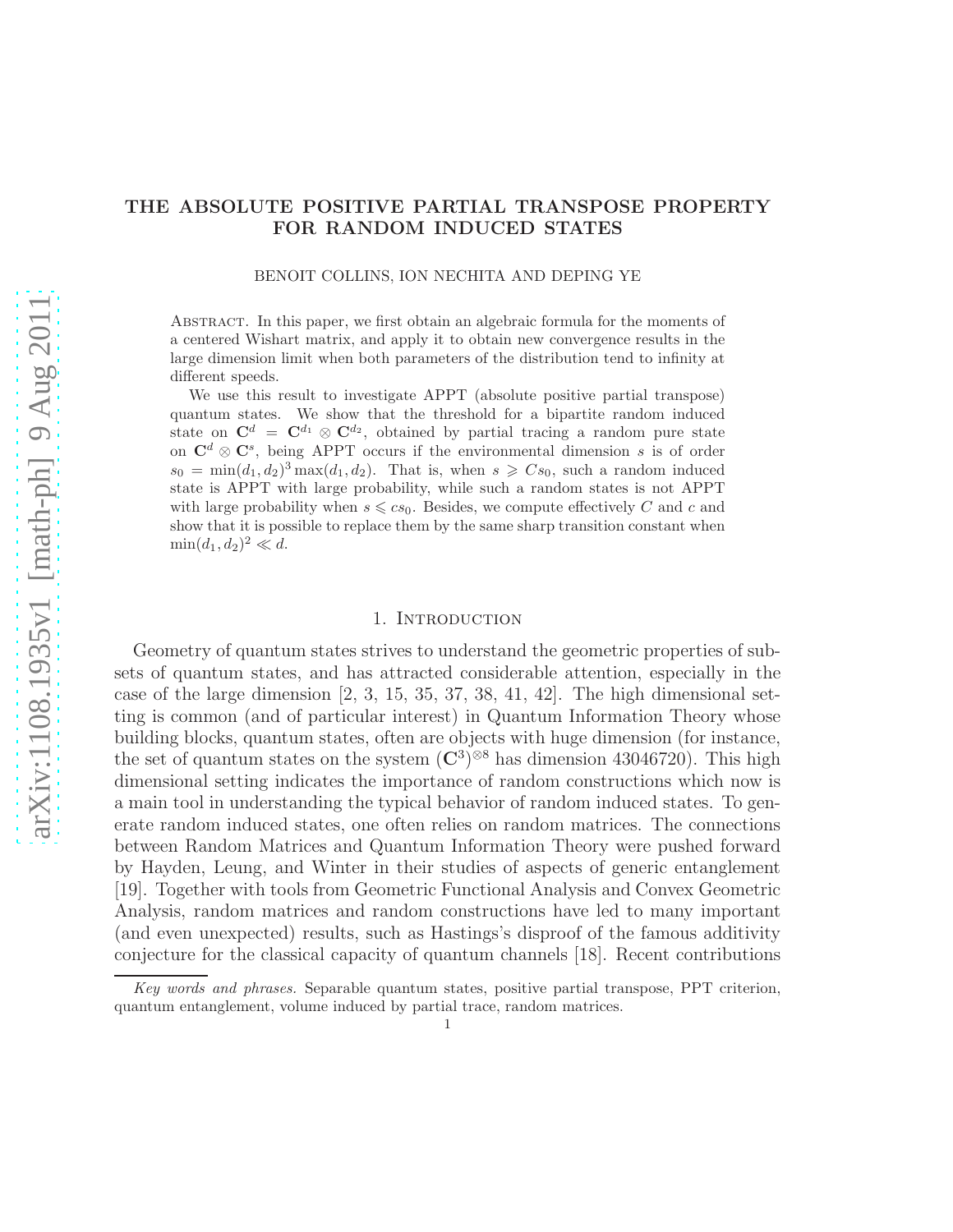include the studies of the generic properties for entanglement vs. separability, and PPT (positive partial transpose) vs non-PPT [1, 4, 5, 10].

Detecting quantum entanglement, a phenomenon first discovered in [13] and now being the key ingredient of quantum algorithms (see [27, 32]), is one of the fundamental problems in Quantum Information Theory. Among those necessary and/or sufficient conditions for separability and entanglement, the Peres-Horodecki PPT criterion [22, 30] is the simplest but the most powerful one. The Peres-Horodecki PPT criterion is a necessary condition and is sufficient only for the systems  $\mathbb{C}^2 \otimes \mathbb{C}^2$ and  $\mathbb{C}^2 \otimes \mathbb{C}^3$  [34, 40]. From the computational complexity point of view, separability and PPT are quite different: determining separability is an NP-hard problem [16], but determining PPT is easy since it only requires to verify the eigenvalues of the partial transpose of given states being positive. Note that both the separability and PPT are encoded in the spectral properties of quantum states in a complicate way. Necessary and/or sufficient conditions on determining separability and PPT by just the information of eigenvalues (referred to as the absolute separability and absolute PPT in literature) could be very useful in Quantum Information Theory as it can help to reduce the cost of storage spaces and (processing) time. For absolute separability, less results are known; however, necessary and sufficient conditions for APPT have been found by Hildebrand [20]. Understanding when a random induced states is APPT is the main motivation of this work.

To that end, we first prove that a properly centered  $d \times d$  Wishart matrix of parameter s has its expected normalized moments that can be written as a polynomial in the variables d and  $d/s$ . The coefficients of this polynomial have a simple combinatorial interpretation, and some families of coefficients are known. This algebraic fact has important consequences in the two parameter asymptotic study of the Wishart matrix. Indeed, it allows in particular to capture the precise nature of the behavior of the Wishart matrix in the case where  $d \to \infty$ , and in particular in the case where  $s/d \rightarrow \infty$  too. We summarize our first main result as follows:

 $\sqrt{ds}\left(\frac{W_d}{ds} - \frac{1}{d}\right)$ **Theorem A.** Let  $W_d$  be a  $d \times d$  Wishart matrix of parameter s and let  $Z_d$  =  $\mathbb{H \over d})$  be its centered and renormalized version. The moments of  $Z_d$  are given by

$$
\mathbb{E}\frac{1}{d}\text{tr}\left[Z_d\right]^p = \sum_{\substack{\alpha \in S_p\\ \alpha \text{ has no fixed points}}} d^{-2g(\alpha)}\left(\frac{d}{s}\right)^{|\alpha|-p/2}
$$

.

Moreover, almost surely as  $d \to \infty$  and  $s/d \to \infty$ , the extremal eigenvalues of  $Z_d$ converge to  $\pm 2$ .

Both results (for moments and for extremal eigenvalues) are of separate interest in random matrix theory, where the single scaling  $d \to \infty$ ,  $s/d \to c > 0$  has received a lot of attention[14, 23, 25]. The above result is then applied to estimate the threshold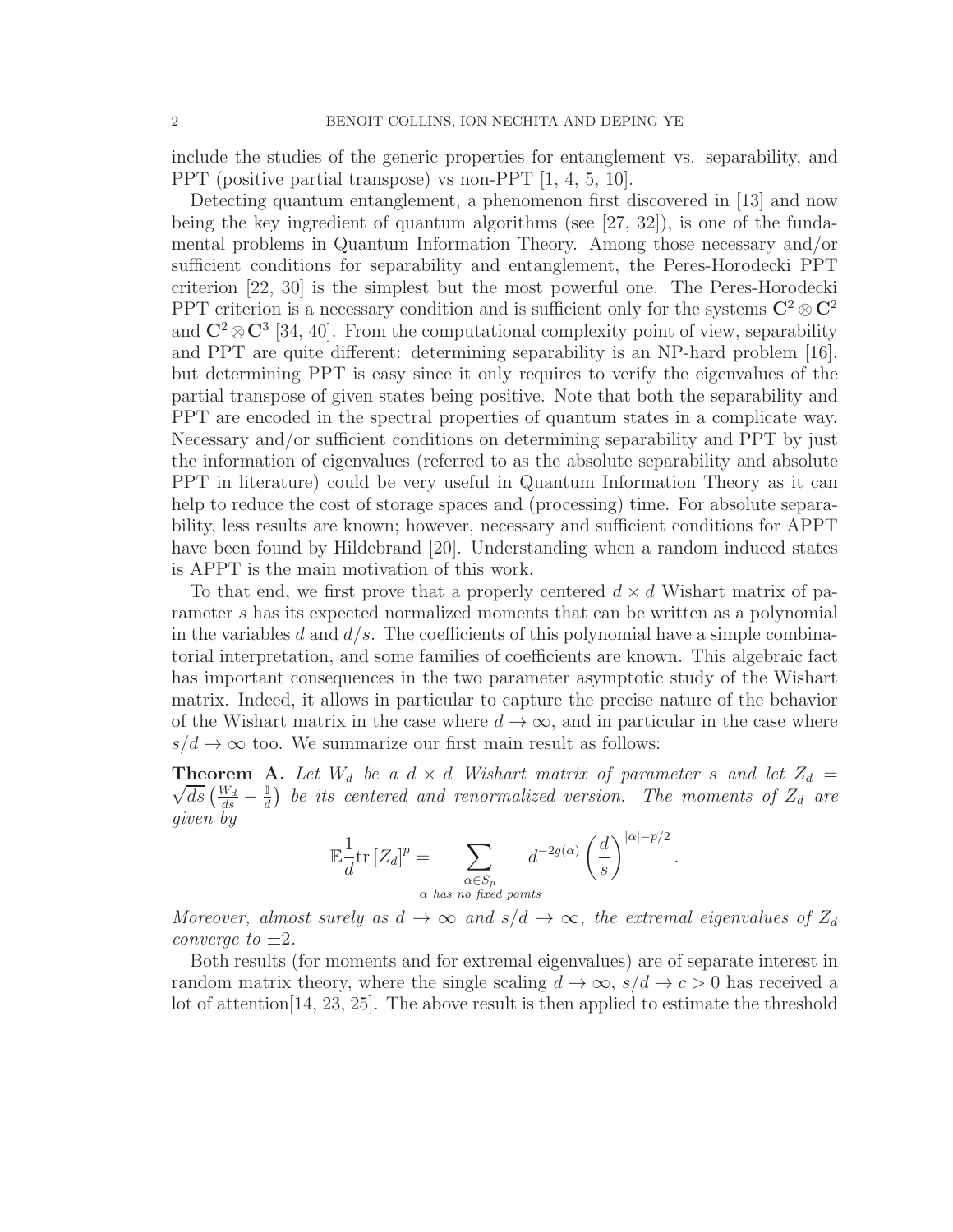for a random induced state being APPT vs. non-APPT. We have the following result (we put  $p = \min(d_1, d_2)$ ):

**Theorem B.** There are effectively computable absolute constants  $c, C > 0$ , such that, if  $\rho$  is a bipartite random induced state on  $\mathbf{C}^d = \mathbf{C}^{d_1} \otimes \mathbf{C}^{d_2}$ , obtained by partial tracing over  $\mathbf{C}^s$  a random pure state on  $\mathbf{C}^d \otimes \mathbf{C}^s$ , then for  $d = d_1 d_2$  large enough, one has:

- (i) The quantum state  $\rho$  is APPT with very large probability when  $s \geq (4+\varepsilon)p^2d$ .
- (ii) The quantum state  $\rho$  is not APPT with very large probability when  $s \leq c p^2 d$ . If  $p^2 \ll d$ , one can take  $c = 4 - \varepsilon$ ; when  $p^2$  is of the order of d, c can be computed as described in the proof of Theorem 4.1.

The letters  $C, c, c_0, \ldots$  denote absolute numerical constants (independent of anything) whose value may change from place to place. When  $A, B$  are quantities depending on the dimension (and perhaps some other parameters), the notation  $A \leq B$ means that there exists an absolute constant  $C > 0$  such that the inequality  $A \leqslant CB$ holds in every dimension. Similarly  $A \simeq B$  means both  $A \lesssim B$  and  $B \lesssim A$ . As usual,  $A \sim B$  means that  $A/B \to 1$  as the dimension (or some other relevant parameter) tends to  $\infty$ , while  $A = o(B)$  means that  $A/B \to 0$ . For a  $d \times d$  complex matrix  $A \in M_d(\mathbf{C})$  we denote by  $tr(A)$  its non-normalized trace. In this paper, whenever we deal with a tensor product structure  $\mathbf{C}^d = \mathbf{C}^{d_1} \otimes \mathbf{C}^{d_2}$ , we put  $p = \min(d_1, d_2)$ .

The article is organized as follows. Section 2 is of random matrix theoretic flavor. Using mostly combinatorics and also a little bit of analysis and elementary probability we obtain new formulas for the moments of centered Wishart matrices and estimates on their extremal eigenvalues. Section 3 gathers some properties about the the APPT property and section 4 provides the bounds of the threshold for APPT.

## 2. Combinatorics of centered Wishart matrices

In this section, we prove two results, Theorems 2.2 and 2.7 about centered and renormalized Wishart matrix. These results are interesting for random matrix theorists and can be considered independently from the rest of the paper.

2.1. Preliminaries and notation. We start by introducing some notation from combinatorics. For an integer p, we denote  $[p] = \{1, 2, \ldots, p\}$ , and  $[0] = \emptyset$ . For a subset  $I \subset [p]$ , let  $S_I$  be the set of *permutations* which act on I. We shall take the convention that  $\mathcal{S}_{\emptyset} = {\emptyset}$ . The set of permutations without fixed points will de denoted by

$$
\mathcal{S}_I^o = \{ \alpha \in \mathcal{S}_I \, | \, \forall i \in I, \, \alpha(i) \neq i \}.
$$

The length  $|\alpha|$  of a permutation  $\alpha \in \mathcal{S}_I$  is the minimal number of transpositions needed to decompose  $\alpha$ . We put  $|\emptyset| = 0$ . The notation  $|\cdot|$  is polymorphic, since it is used to denote both the cardinality of sets and the length of permutations. We shall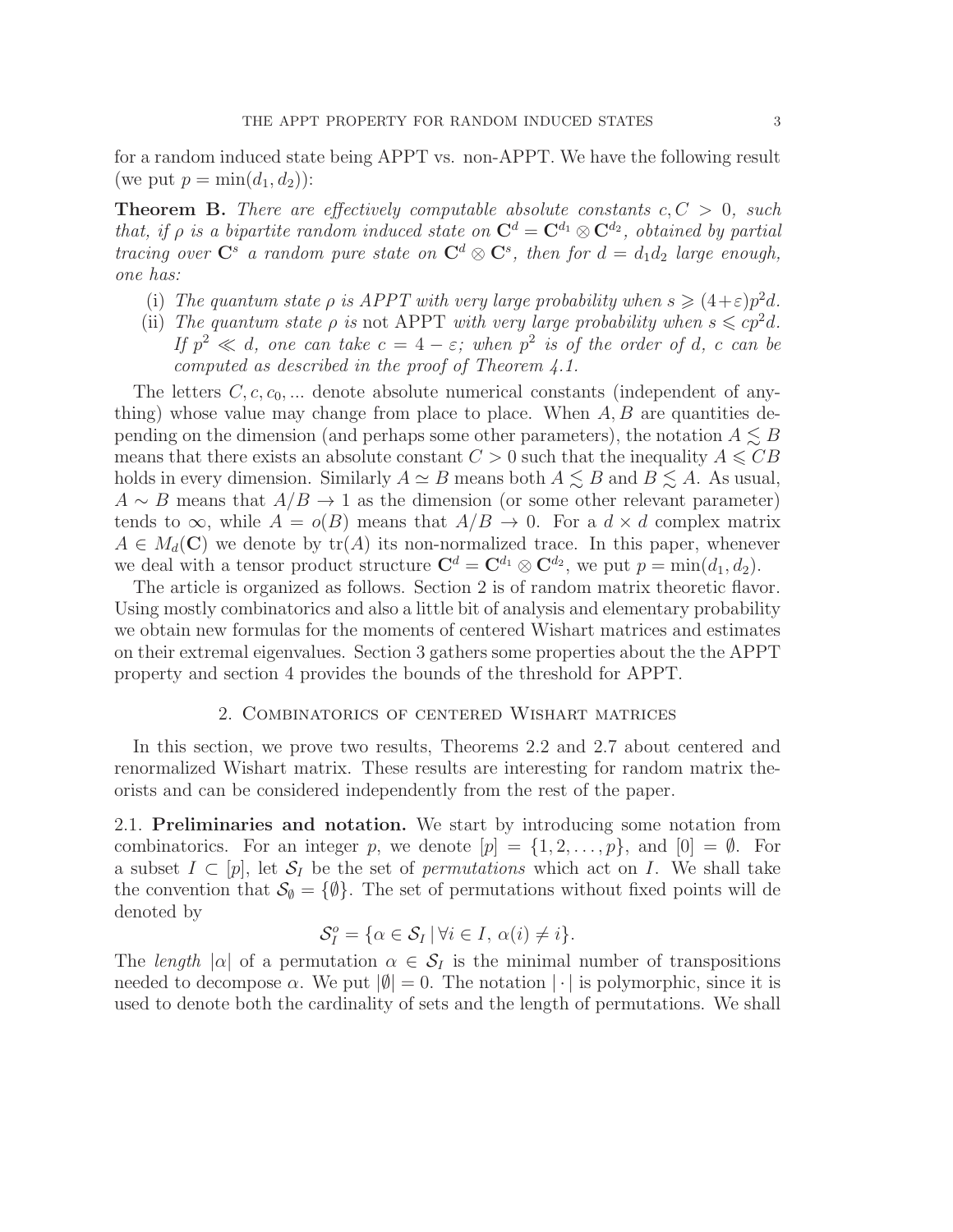also use the notation  $\#\alpha$  for the number of cycles of  $\alpha$ ; the following relation holds  $\#\alpha + |\alpha| = |I|.$ 

For a nonempty subset I, we denote by  $\gamma_I$  the full cycle in  $\mathcal{S}_I$ , with elements of *I* ordered increasingly:  $\gamma_I = (i_1 i_2 \cdots i_k)$ , where  $I = \{i_1 < i_2 < \cdots < i_k\}$ . Abusing notation, we define  $|\gamma_{\emptyset}| = -1$ . In this way, the geodesic inequality

$$
|\alpha| + |\alpha^{-1}\gamma_I| \ge |\gamma_I| = |I| - 1
$$

holds for all I and all  $\alpha \in \mathcal{S}_I$ . We define the *genus* of a permutation  $\alpha$  as half of the amount by which the above inequality fails to be an equality

$$
g_I(\alpha) = \frac{|\alpha| + |\alpha^{-1}\gamma_I| - |I| + 1}{2}.
$$

It is a standard fact in combinatorics that the genus  $q_I(\alpha)$  is a nonnegative integer. For  $\alpha \in \mathcal{S}_I$ , define  $\tilde{\alpha} \in \mathcal{S}_J$  to be  $\alpha$  without its fixed points; in other words,  $J = \{i \in I\}$  $I | \alpha(i) \neq i$  and, for  $j \in J$ , we have  $\tilde{\alpha}(j) = \alpha(j)$ . It is clear that  $|\tilde{\alpha}| = |\alpha|$ . Moreover, by the following lemma, erasing fixed points leaves the genus of the permutation unchanged.

**Lemma 2.1.** Let  $\tilde{\alpha} \in \mathcal{S}_J$  be the permutation  $\alpha \in \mathcal{S}_I$  with its fixed points removed. Then,  $g_J(\tilde{\alpha}) = g_I(\alpha)$ .

Proof. Going in the opposite direction and proceeding by induction, it suffices to show that whenever we add a fixed point i to a permutation  $\tilde{\alpha} \in \mathcal{S}_J$ , its genus remains unchanged. Let us denote by  $j_1$  and  $j_2$  the neighboring points in J between which i is inserted:  $j_1 < i < j_2$ . Also, we note by  $j_1 - 1$  the predecessor of  $j_1$  in J and by  $j_2 + 1$  the successor of  $j_2$  in J. Using the number of cycles notation, one needs to show that  $\#(\tilde{\alpha}^{-1}\gamma_J) = \#(\alpha^{-1}\gamma_I).$ 

Given two permutations  $\sigma, \tau \in \mathcal{S}_p$ , recall the following combinatorial interpretation of the number of cycles of  $\sigma^{-1}\tau$ . Define a multigraph  $G_{\sigma,\tau} = (V, E)$  with 2p vertices  $V = \{1, \ldots, p, 1', \ldots, p'\}$  and edges

$$
E = \{(k, \sigma(k)'), k \in [p]\} \cup \{(k, \tau(k)'), k \in [p]\}.
$$

Then the number of cycles  $\#(\sigma^{-1}\tau)$  equals the number of connected components of  $G_{\sigma,\tau}$ .

Going back to our setting, it is clear that the graphs  $G_{\tilde{\alpha},\gamma_J}$  and  $G_{\alpha,\gamma_I}$  have the same number of connected components, since adding the extra vertices  $i, i'$  does not alter the edge structure of  $G_{\tilde{\alpha},\gamma_j}$ ; for a sketch of the argument, see Figure 1.  $\Box$ 

2.2. A moment formula for the centered Wishart matrix. Let  $G \in M_{d\times s}(C)$ be a Ginibre random matrix (i.e.  ${G_{ij}}$  are i.i.d. standard complex Gaussian random variables) and  $W = W_d = GG^*$  be the corresponding Wishart matrix of parameters  $(d, s)$ , where  $G^*$  denotes the Hermitian adjoint of G. Here we make an abuse of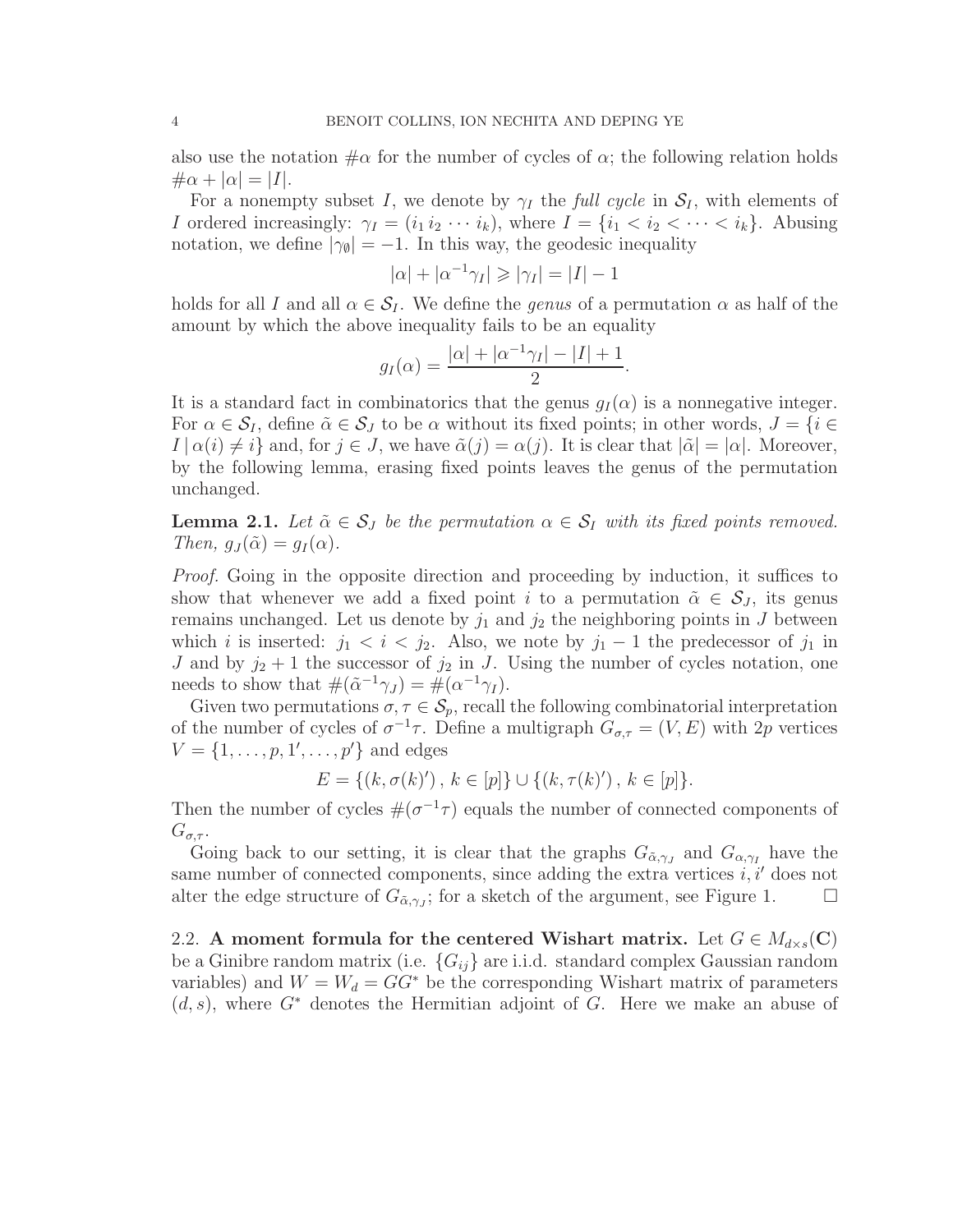

FIGURE 1. Adding a fixed point i to a permutation  $\tilde{\alpha}$  does not increase the number of cycles of  $\tilde{\alpha}^{-1}\gamma_J$ . Edges corresponding to  $\alpha$  and  $\tilde{\alpha}$  are represented by dashed red lines and edges corresponding to full cycles are black and solid.

notation and keep track only of the parameter d, considering implicitly that s will be a function of d. It is easy to see that  $\mathbb{E}W_{ij} = s\delta_{ij}$  and  $\mathbb{E}trW = ds$ .

The main theorem of this section characterizes the fluctuations of  $W$  around its mean. For this purpose, we introduce the following  $d \times d$  matrix, a properly rescaled, centered Wishart matrix of parameters  $(d, s)$ :

$$
Z_d = \sqrt{ds} \left( \frac{W_d}{ds} - \frac{\mathbb{I}_d}{d} \right),\,
$$

where  $\mathbb{I}_d$  refers to the  $d \times d$  identity matrix. We show that the following theorem holds true.

**Theorem 2.2.** The moments of  $Z_d$  are given by

(1) 
$$
\mathbb{E}\frac{1}{d}\text{tr}\left[Z_d\right]^p \sum_{\alpha \in S_p^o} d^{-2g(\alpha)}\left(\frac{d}{s}\right)^{|\alpha|-p/2}.
$$

Note that despite the simplicity of this combinatorial result, it seems to be new. Before we prove this result, we would like to describe three corollaries, obtained by letting one or both parameters d and s go to infinity.

**Corollary 2.3.** If d is fixed and  $s \to \infty$ , then

$$
\lim_{s \to \infty} \mathbb{E} \frac{1}{d} \text{tr} \left[ Z_d \right]^p = \begin{cases} 0, & \text{if } p \text{ is odd,} \\ \sum_{g=0}^{\infty} \varepsilon(p/2, g) d^{-2g}, & \text{if } p \text{ is even,} \end{cases}
$$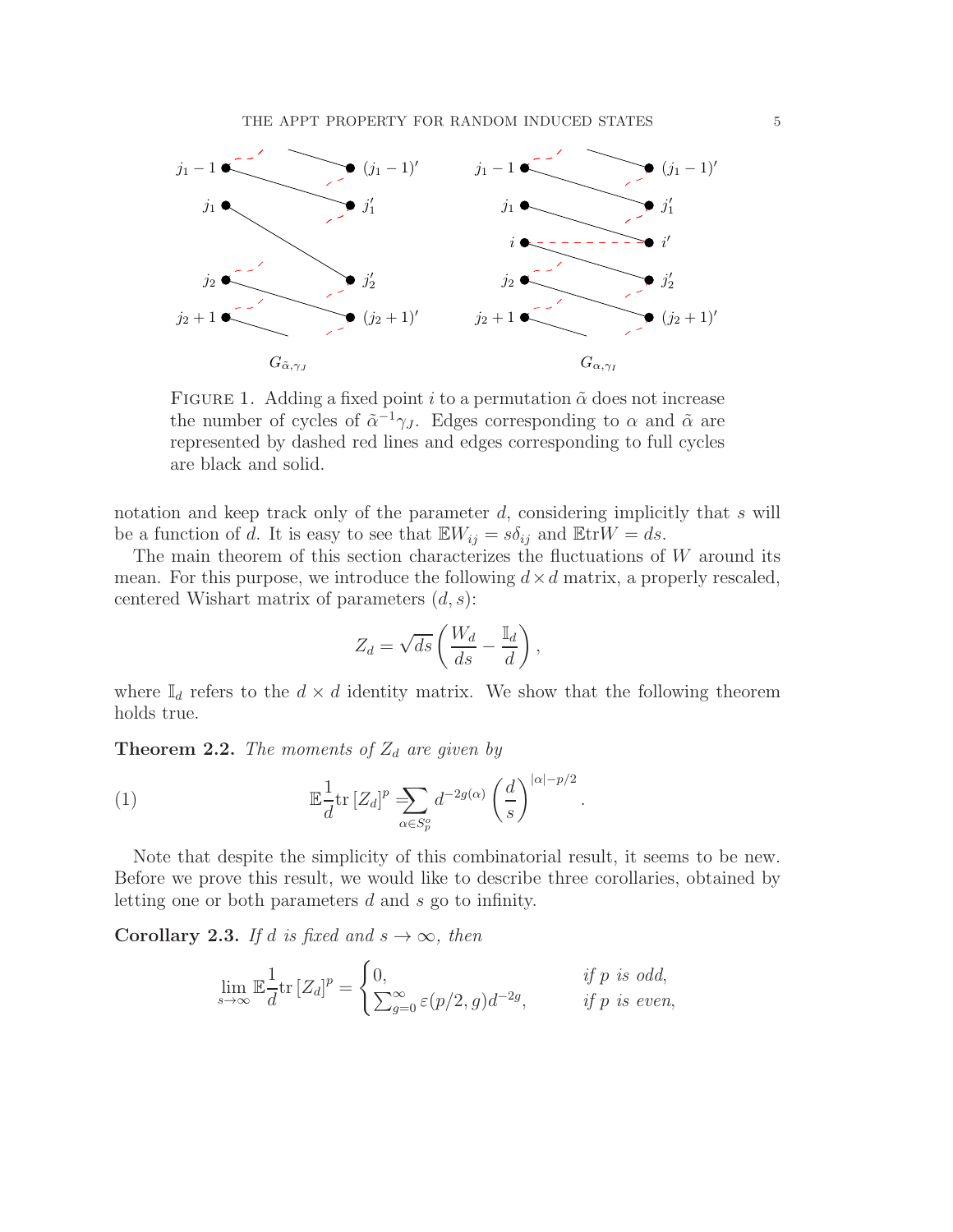where  $\varepsilon(p/2, g)$  is the number of products of  $p/2$  disjoint transpositions in  $S_p$  of genus g. Alternatively, for even p,  $\varepsilon(p/2, g)$  is known to count the number of gluings of a p-gon into a surface of genus g.

*Proof.* When  $s \to \infty$ ,  $d/s \to 0$  the only terms in equation (1) which survive are those for which  $|\alpha| = p/2$ . It follows that  $\alpha$  must be in this case a product of  $p/2$  disjoint transpositions (for even  $p$ ). Reordering the sum by genera gives the statement (see  $[43]$ .

Note that the sequence  $\varepsilon(p, q)$  appears in the Online Encyclopedia of Integer Sequences [29] as A035309.

For the forthcoming corollary, we need to recall that the set  $NC(p)$  is the collection of partitions of  $|p|$  that have no crossings with respect to the canonical order. Moreover, we introduce the subset

$$
NC^{o}(p) = \{ \pi \in NC(p) | \pi \text{ has no singletons} \}.
$$

**Corollary 2.4.** If both  $d, s \to \infty$  such that  $s/d \to c$  for some constant  $c > 0$ , we obtain

$$
\lim_{\substack{d,s\to\infty\\s/d\to c}} \mathbb{E}\frac{1}{d} \text{tr}\left[Z_d\right]^p = \sum_{\pi \in NC^o(p)} c^{\#\pi - p/2},
$$

where  $\#\pi$  denotes the number of blocks of the partition  $\pi$ . In particular, the random matrix  $Z_d$  converges in moments to a centered Marchenko-Pastur distribution of parameter c (rescaled by  $\sqrt{c}$ ).

Proof. In this asymptotic regime, the surviving terms in equation (1) are those for which  $g(\alpha) = 0$ . The formula in the statement follows from a well known result of Biane [8] saying that the permutations in  $S_p$  of genus 0 are in one to one correspondence with non-crossing partitions  $\pi \in NC(p)$ . The second part follows from a centered version of the free Poisson limit theorem [26, Theorem 12.11]. For  $c = 1$ , the rescaled quantities appearing in the statement are the Riordan numbers  $R_p$  [29, sequence A005043 ] such that  $R_p = |NC^o(p)|$ ; see [28] for the connection between Riordan numbers and centered free Poisson random variables.

Finally, we have the following general asymptotics

**Corollary 2.5.** If  $d \to \infty$  and  $s/d \to \infty$  (in other words  $1 \ll d \ll s$ ), then

$$
\lim_{\substack{d \to \infty \\ s/d \to \infty}} \mathbb{E} \frac{1}{d} \text{tr} \left[ Z_d \right]^p = \begin{cases} 0, & \text{if } p \text{ is odd,} \\ \text{Cat}_{p/2}, & \text{if } p \text{ is even,} \end{cases}
$$

where  $\text{Cat}_n$  is the n-th Catalan number. In particular, the random matrix  $Z_d$  converges in moments to a standard semicircular distribution.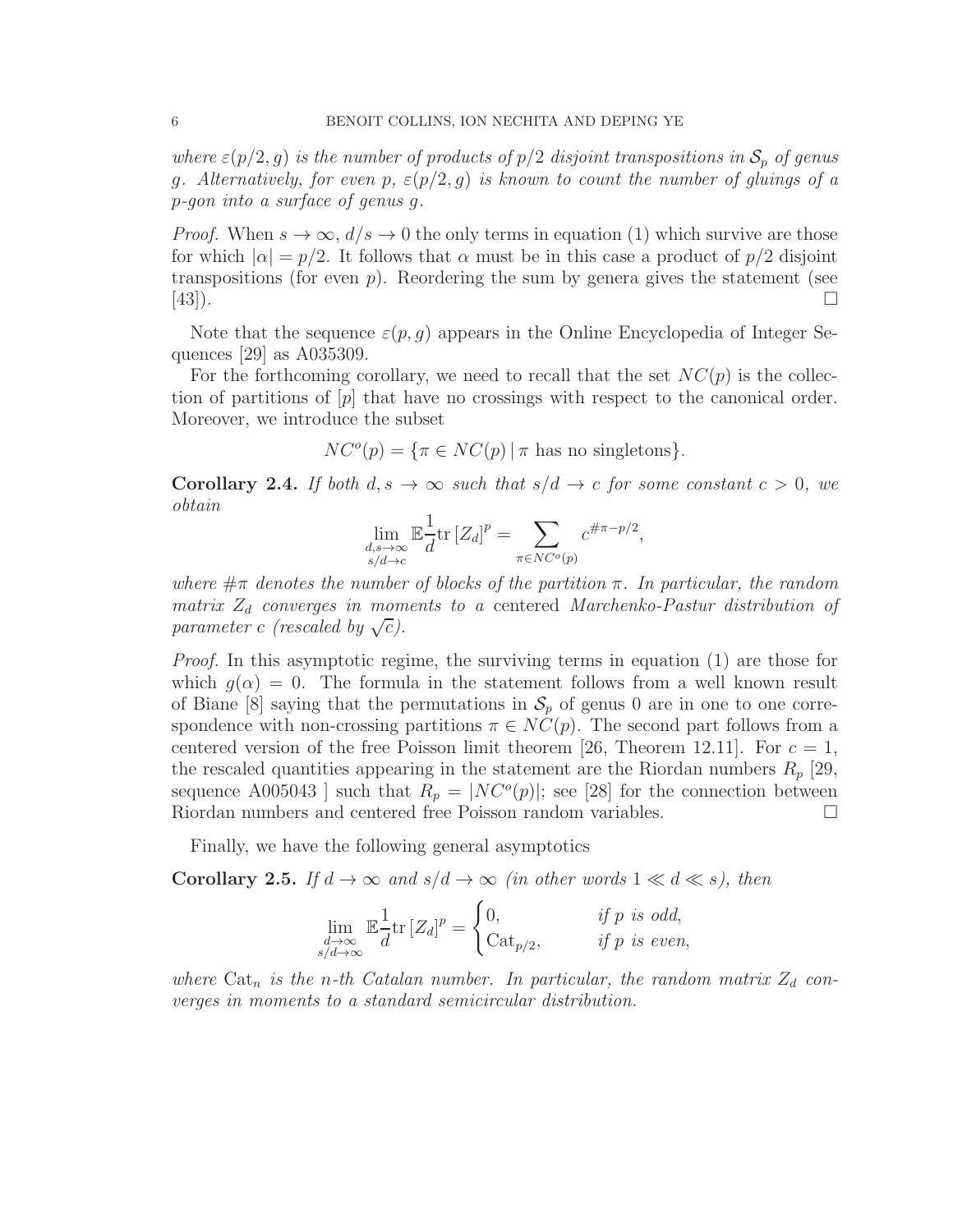Proof. This follows directly from the fact that the Catalan numbers count the number of non-crossing pairings of  $[2p]$ :  $\varepsilon(2p, 0) = \text{Cat}_p$ .

Note that the above result also follows from the more general result by [7], where the almost sure convergence is also obtained. A proof of the almost sure convergence could also be obtained in the combinatorial spirit of this paper, for instance along the lines of [12].

We would like to explain briefly why this result is not surprising from a heuristic point of view. Indeed, the distribution for Marcenko-Pastur distribution, as given in Proposition 4.3, is

$$
\pi_c = \frac{\sqrt{4c - (x - 1 - c)^2}}{2\pi x} \mathbf{1}_{[(\sqrt{c} - 1)^2, (\sqrt{c} + 1)^2]}(x) dx,
$$

so as  $c \to \infty$ , the distribution of  $Z_d$  should approach

$$
\sqrt{s/d} \frac{\sqrt{(2+\sqrt{d/s}-x)(x-2+\sqrt{d/s})}}{2\pi(x+\sqrt{s/d})} 1_{[-2+\sqrt{d/s},2+\sqrt{d/s}]}(x) dx
$$

which should tend to the semi circle distribution. Our corollary therefore implies that we let  $d, s/d$  go to infinity separately or together with any correlation we like.

Let us now prove the combinatorial result.

*Proof of Theorem 2.2.* The starting point is a formula for the moments of  $W$ , obtained via the Wick calculus (for an intuitive graphical approach to this problem, see [12]):

$$
\mathbb{E}\mathrm{tr}(W^p) = \sum_{\alpha \in \mathcal{S}_p} d^{\#(\alpha^{-1}\gamma)} s^{\# \alpha} = (ds)^p \sum_{\alpha \in \mathcal{S}_p} d^{-|\alpha^{-1}\gamma|} s^{-|\alpha|},
$$

where  $\gamma \in \mathcal{S}_p$  is the forward cycle  $\gamma = (1 \, 2 \, \cdots \, p)$ . By applying the binomial formula for the commuting matrices  $W$  and  $\mathbb{I}_d$ , we get

$$
m_p := \mathbb{E}\frac{1}{d}\text{tr}\left[\sqrt{ds}\left(\frac{W}{ds} - \frac{\mathbb{I}_d}{d}\right)\right]^p
$$
  
\n
$$
= d^{-1+p/2}s^{p/2}\sum_{I\subset [p]}(-1)^{|I^c|}(ds)^{|I|}d^{-|I^c|}\mathbb{E}\text{tr}(W^{|I|})
$$
  
\n
$$
= \sum_{I\subset [p]}\sum_{\alpha\in S_I}(-1)^{p-|I|}d^{-1-p/2+|I|-|\alpha^{-1}\gamma|}s^{p/2-|\alpha|}
$$
  
\n
$$
= \sum_{I\subset [p]}\sum_{\alpha\in S_I}(-1)^{p-|I|}d^{-2g_I(\alpha)}\left(\frac{d}{s}\right)^{|\alpha|-p/2}.
$$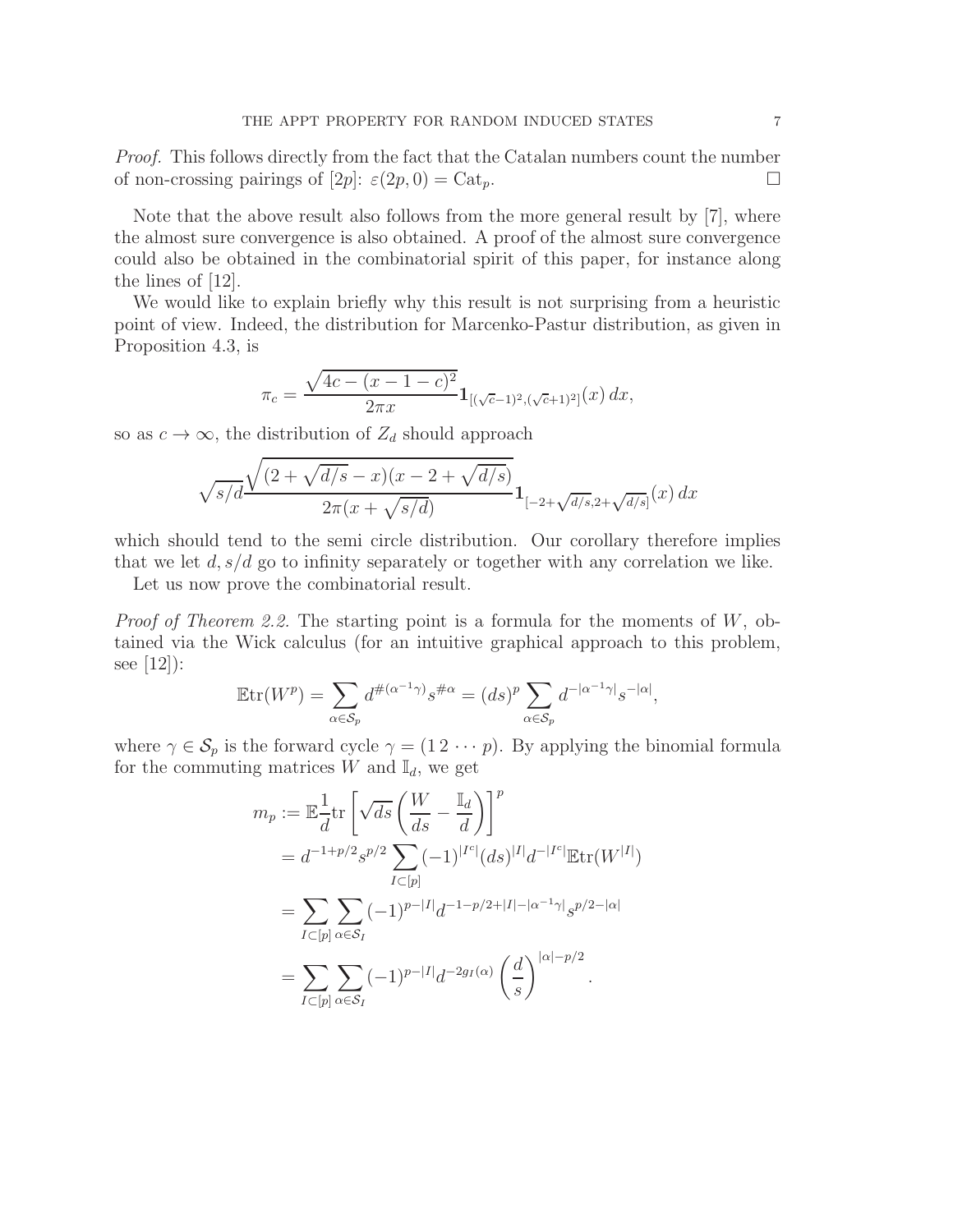To conclude, we need to show that the terms in the sum above cancel out, except for the ones with  $I = [p]$  and  $\alpha \in \mathcal{S}_{[p]}$  without fixed points. For a permutation  $\tilde{\alpha} \in \mathcal{S}_{\mathcal{J}}^o$ , denote by  $[\tilde{\alpha}]$  the set of permutations which extend  $\tilde{\alpha}$  by adding fixed points:

$$
[\tilde{\alpha}] = \{ \alpha \in \mathcal{S}_I \mid J \subset I \text{ , } \alpha(j) = \tilde{\alpha}(j) \quad \forall j \in J \text{ and } \alpha(i) = i \quad \forall i \in I \setminus J \}.
$$

Regrouping terms in the sum and using the fact that for  $\alpha \in [\tilde{\alpha}], |\alpha| = |\tilde{\alpha}|$  and  $g_I(\alpha) = g_J(\tilde{\alpha})$ , we can write

$$
m_p = \sum_{\tilde{\alpha} \in \mathcal{S}^o} d^{-2g_J(\tilde{\alpha})} \left(\frac{d}{s}\right)^{|\tilde{\alpha}| - p/2} \sum_{\alpha \in \mathcal{S}_I \cap [\tilde{\alpha}]} (-1)^{p - |I|},
$$

where the first sum in the equation above is indexed by permutations  $\tilde{\alpha}$  without fixed points. Given such a permutation  $\tilde{\alpha} \in \mathcal{S}_J$ , for every larger set  $I \supset J$  there is a unique way of extending  $\tilde{\alpha}$  to  $\alpha \in \mathcal{S}_I$ . Hence, the second sum in the above equation is given by

$$
\sum_{J \subset I \subset [p]} (-1)^{p-|I|} = \delta_{J,[p]},
$$

which can be understood as a Möbius inversion formula in the poset of subsets of  $[p]$ . In conclusion, only the permutations  $\tilde{\alpha} \in \mathcal{S}_{p}^{o}$  give non-zero contribution. To finalize the proof, note that such a permutation has at most  $p/2$  cycles and thus at least length  $p/2$ .

2.3. Almost sure convergence of extremal eigenvalues of the Wishart matrices in the regime  $d \ll s$ . We start with the following lemma:

**Lemma 2.6.** Let us assume that  $d/s \to c \in (0,\infty)$  as  $d \to \infty$ . For any  $\varepsilon > 0$  there exists a constant  $C > 0$  such that for any  $p \leq \sqrt{d}$ , we have

$$
\mathbb{E}\,\mathrm{tr}Z_d^p \leqslant C(2+\sqrt{c}+\varepsilon)^p.
$$

*Proof.* Under the hypotheses of the lemma, the eigenvalues counting measure of  $Z_d$ converges almost surely to a probability measure whose support is  $[-2 + \sqrt{c}, 2 + \sqrt{c}]$ .

Let us first evaluate  $\mathbb{P}(\|Z_d\| \geq 2 + \sqrt{c})$ , where  $\|Z_d\|$  is the operator norm of  $Z_d$ . According to the union bound, this is bounded above by

$$
\mathbb{P}(\lambda_1(Z_d) \geq 2 + \sqrt{c}) + \mathbb{P}(\lambda_d(Z_d) \leq -2 - \sqrt{c}),
$$

where  $\lambda_1(Z_d)$  and  $\lambda_d(Z_d)$  are respectively the largest and smallest eigenvalues of  $Z_d$ .

According to Theorem 3 of Soshnikov in [33], there exists a constant  $C > 0$  such that for any  $p \leq \sqrt{d}$ , we have

$$
\mathbb{E} \operatorname{tr} W_d^p \leqslant C(\sqrt{c}+1)^{2p}.
$$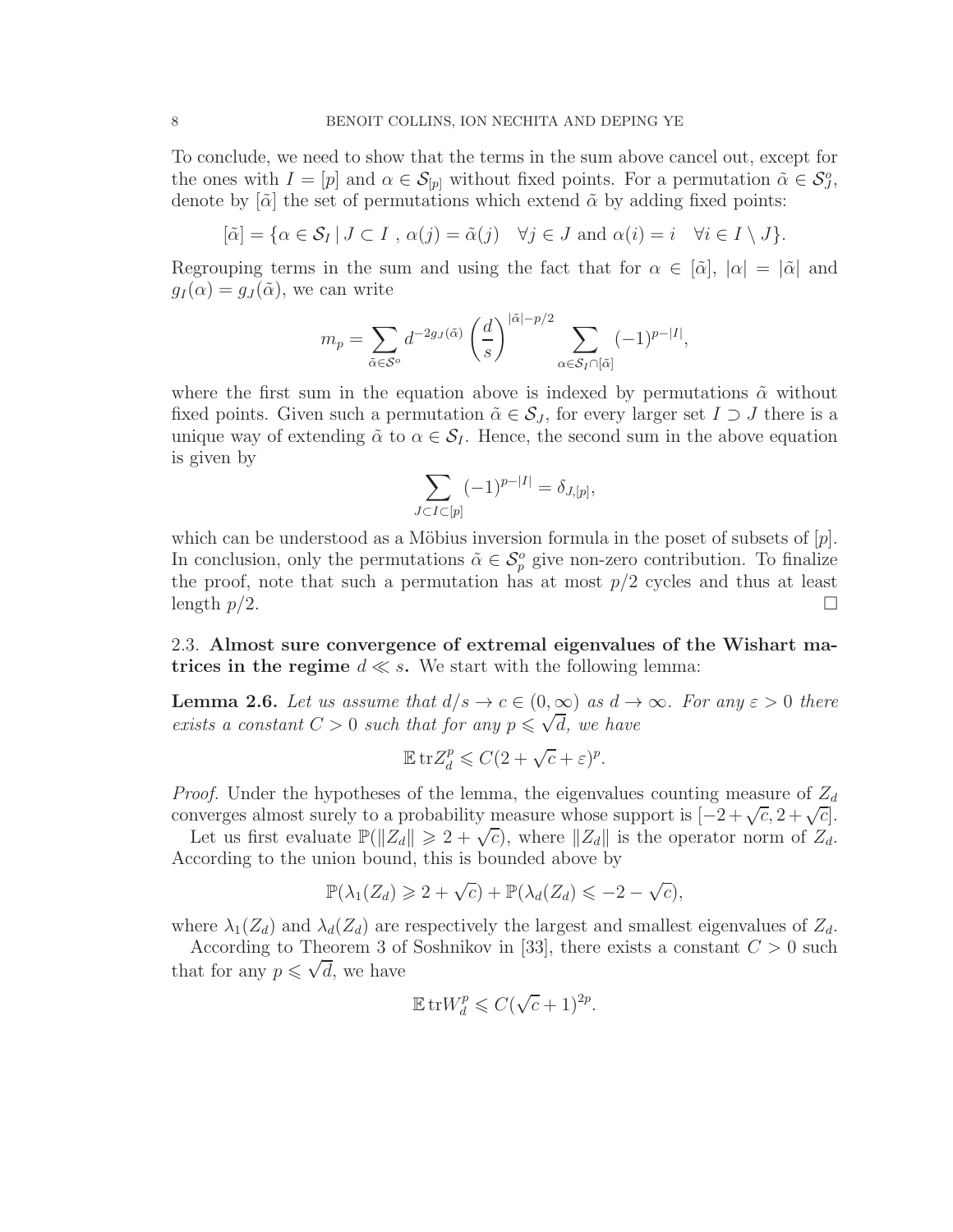By Jensen inequality this implies under the same assumption on  $p$  that

$$
\mathbb{P}(\lambda_1 \geqslant (\sqrt{c}+1)^2 + t) \leqslant \frac{(\sqrt{c}+1)^{2p}}{[(\sqrt{c}+1)^2 + t]^p}.
$$

Besides, it follows from Equation (15) in [24], that the probability of having eigenvalues less than  $t < (\sqrt{c}-1)^2$  is less than  $\exp(-dg(t))$ . For our purposes it is enough to know that  $g(t) > 0$  as long as  $0 < t < (\sqrt{c} - 1)^2$ .

We can conclude the proof of the lemma from the two above observations via the inequalities

$$
\lambda_1^p \leqslant \text{tr} W^p \leqslant n \lambda_1^p,
$$

and the formula

$$
\mathbb{E}(X) = \int_0^\infty \mathbb{P}(X \geq t) dt.
$$

Now we would like to let  $s/d \to \infty$  simultaneously (but independently) with  $d \to \infty$ . This is the setting of our next result, namely:

**Theorem 2.7.** Almost surely, when  $1 \ll d \ll s$ , the extremal eigenvalues of  $Z_d$ converge to  $\pm 2$ .

*Proof.* Let  $\varepsilon > 0$  and  $d_0$  large enough such that for  $d \geq d_0$ ,  $\sqrt{d/s} \leq \varepsilon/2$ . The moment inequality from Lemma 2.6 together with the fact that our moment formula of Theorem 2.2 involves only positive terms implies that there exists a constant  $C > 0$ , such that for all  $p \leq \sqrt{d}$ ,

$$
\mathbb{E}(\mathrm{tr}Z_d^p) \leqslant C(2+\varepsilon)^p.
$$

Letting  $d \to \infty$ , by the Borel-Cantelli Lemma and the same Jensen inequality as in the proof of Lemma 2.6, we obtain that  $\limsup \lambda_1 \leq 2 + \varepsilon$  almost surely. Since this holds true for all  $\varepsilon > 0$  and since liminf  $\lambda_1 \geq 2$  by Corollary 2.5, we get the desired result.

An interesting aspect of the above proof is that it relies on moment techniques, and therefore makes use of Theorem 2.2. Here the interest of the moment method and combinatorics is that they explain why one can make rigorous a change of limit between  $d \to \infty$  and  $s/d \to \infty$  regarding the almost sure convergence of the largest eigenvalue.

We could have obtained directly this result with complex analysis results (see e.g. [9]) and one could probably have obtained more refined estimates (e.g. large deviation bounds, universality results, etc); however, this was not in the spirit of our combinatorial approach and we leave it for future investigation.

 $\Box$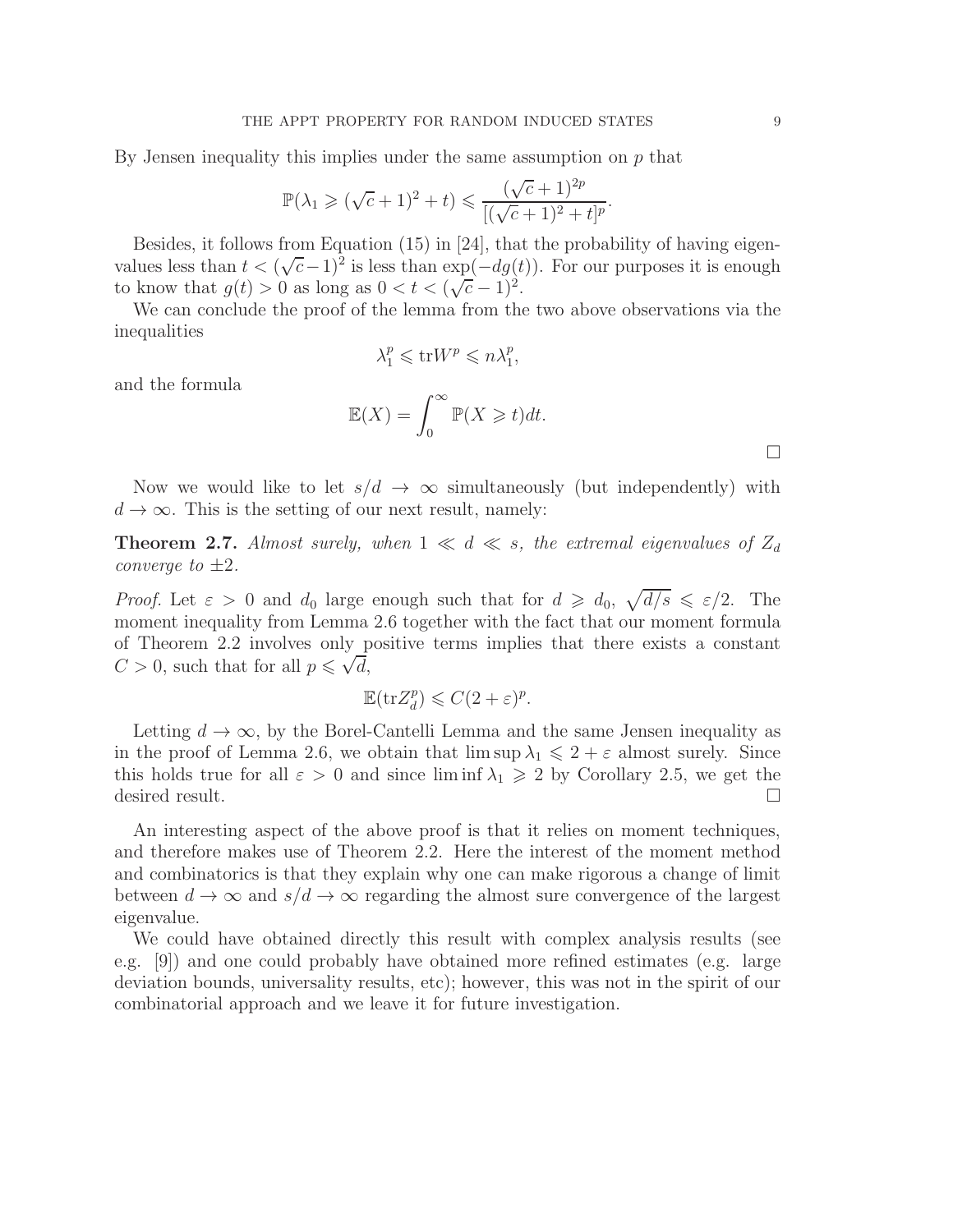Using similar techniques, one could extend the above results to show the following quantitative bound: for all  $\varepsilon > 0$ , with exponential small probability in  $d \to \infty$ , the spectrum of a random density matrix  $\rho$  from the induced ensemble of parameters  $(d, s)$  is contained in the interval

$$
\left[\frac{1}{d} - \frac{2(1+\varepsilon)}{\sqrt{ds}}, \frac{1}{d} + \frac{2(1+\varepsilon)}{\sqrt{ds}}\right].
$$

3. EXISTENCE OF A THRESHOLD FOR  $\mathcal{APPT}$ 

3.1. Quantum states and Absolute PPT. We now introduce some necessary notation and concepts related to quantum information theory; readers are referred to [11] and [27] for more details.

Consider a (complex) Hilbert space  $\mathbf{C}^d = \mathbf{C}^{d_1} \otimes \cdots \otimes \mathbf{C}^{d_k}$  with (complex) dimension  $d = d_1 \cdots d_k$ , where  $d_i \geqslant 2$  for all  $i = 1, \cdots, k$ . The set of states on  $\mathbb{C}^d$  (denoted by  $\mathcal{D} = \mathcal{D}(\mathbf{C}^d)$  can be identified with the set of  $d \times d$  density matrices. That is,

$$
\mathcal{D} = \{ \rho \in M_d^{\text{sa}}(\mathbf{C}) \, | \, \rho \geq 0 \text{ and } \text{tr}\rho = 1 \}.
$$

Clearly the real dimension of  $D$  is  $N = d^2 - 1$ . The set  $D$  is contained in the affine hyperplane

$$
H_1 = \{ A \in M_d^{\text{sa}}(\mathbf{C}) \, | \, \text{tr}A = 1 \},
$$

endowed with the Hilbert-Schmidt inner product  $\langle A, B \rangle = \text{tr}(A^*B)$ .

Partial tracing states on  $\mathbb{C}^d \otimes \mathbb{C}^s$  over  $\mathbb{C}^s$  gives reduced density matrices of size  $d \times d$ . Any state  $\rho$  on  $\mathbb{C}^d \otimes \mathbb{C}^s$  may be written as

$$
\rho = \sum_{i,j}^{d} \sum_{\alpha,\beta}^{s} \rho_{i\alpha,j\beta} E_{i\alpha,j\beta},
$$

where  $E_{i\alpha,j\beta}$  are the matrix units associated to orthonormal bases  $\{e_i\}_{i=1}^d$  and  $\{f_\alpha\}_{\alpha=1}^s$ of  $\mathbf{C}^d$  and  $\mathbf{C}^s$  respectively. The partial trace of  $\rho$  over  $\mathbf{C}^s$ , denoted by  $\sigma = \text{tr}_{\mathbf{C}^s}(\rho)$ may be formulated as

$$
\sigma_{ij} = \sum_{\beta=1}^s \rho_{i\beta,j\beta} \text{ for } i,j=1,\cdots,d.
$$

The *induced measure* on  $\mathcal{D}(\mathbf{C}^d)$  by partial tracing over  $\mathbf{C}^s$  is an important probability distribution and can be described as follows. Let  $|\psi\rangle\langle\psi|$  be a random pure state on  $\mathbb{C}^d \otimes \mathbb{C}^s$ , where  $\psi$  is a random unit vector uniformly distributed on the sphere in  $\mathbf{C}^d \otimes \mathbf{C}^s$ . Then the random induced state  $\rho = \text{tr}_{\mathbf{C}^s}(|\psi\rangle\langle\psi|) \in \mathcal{D}(\mathbf{C}^d)$  follows the distribution  $\mu_{d,s}$ . Equivalently, one can find a  $d \times s$  matrix M distributed uniformly on the sphere of  $d \times s$  matrices, such that  $\rho = MM^*$ . The distribution  $\mu_{d,s}$  plays central roles in this section. When  $s = d$ , one gets  $\mu_{d,d}$ , the normalized Lebesgue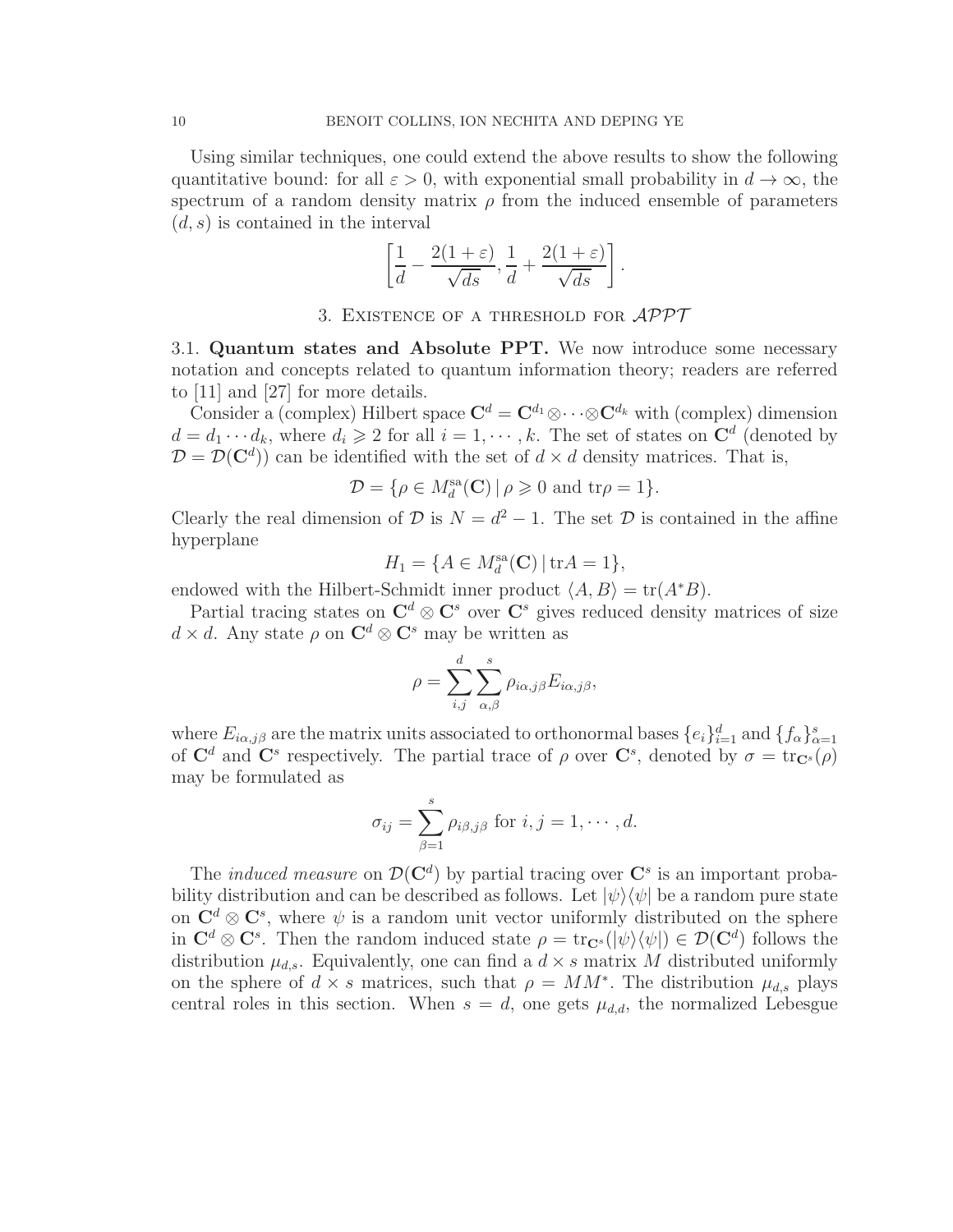(i.e., the Hilbert-Schmidt) measure on  $\mathcal{D}(\mathbf{C}^d)$ . Hence, a random state distributed according to  $\mu_{d,d}$  is uniformly distributed on  $\mathcal{D}(\mathbf{C}^d)$ . When  $s \geq d$ , the probability measure  $\mu_{d,s}$  has a simple form [44]

(2) 
$$
\frac{d\mu_{d,s}}{d\text{vol}}(\rho) = \frac{1}{Z_{d,s}} (\det \rho)^{s-d},
$$

where  $Z_{d,s}$  is a normalization factor. Note that formula (2) allows to define the measure  $\mu_{d,s}$  (in particular) for every real  $s \geq d$ , while the partial trace construction makes sense only for integer values of s.

Hereafter, we will focus on the bipartite system, i.e, the case  $\mathbf{C}^d = \mathbf{C}^{d_1} \otimes \mathbf{C}^{d_2}$  with  $d = d_1 d_2$ . The partial transpose operator (denoted by  $T_2$ ) is a linear operation that consists in taking the transpose in one leg and doing nothing on the other leg, i.e.,  $T_2(\tau_1 \otimes \tau_2) = \tau_1 \otimes \tau_2^T$ , where T is the normal transpose operator. The set of quantum states with positive partial transpose is denoted by  $\mathcal{PPT}$ , i.e.,  $\rho \in \mathcal{PPT}$  if and only if  $T_2(\rho) \geq 0$ . Geometrically,  $\mathcal{PPT} = \mathcal{D} \cap T_2(\mathcal{D})$ , and  $\mathcal{PPT}$  is a convex body with constant height [36]. Peres-Horodecki PPT criterion states that  $S \subset \mathcal{PPT}$  [22, 30], and  $S = \mathcal{PPT}$  only if  $d \le 6$  [34, 40]. Here, the  $N = d^2 - 1$  dimensional set  $S \subset \mathcal{D}$ is the set of separable quantum states on  $\mathbb{C}^d$  [39] defined as

$$
\mathcal{S}=\mathcal{S}(\mathbf{C}^{d_1}\otimes\mathbf{C}^{d_2}):=\text{conv}\{\rho_1\otimes\rho_2,\;\;\rho_1\in\mathcal{D}(\mathbf{C}^{d_1}),\;\;\rho_2\in\mathcal{D}(\mathbf{C}^{d_2})\}.
$$

(Similarly, one can define  $\mathcal{S}(\mathbf{C}^{d_1} \otimes \cdots \otimes \mathbf{C}^{d_k})$ .) The set  $\mathcal{E} := \mathcal{D} \setminus \mathcal{S}$  is the set of entangled quantum states, which play a crucial role in quantum information and quantum computing.

A quantum state  $\rho \in \mathcal{D}(\mathbf{C}^{d_1} \otimes \mathbf{C}^{d_2})$  is absolutely PPT(or APPT) if for any unitary matrix  $U \in \mathcal{U}(d)$ ,  $U\rho U^* \in \mathcal{PPT}$ . The set of all states being APPT, denoted as  $\mathcal{APPT}$ , is

(3) 
$$
\mathcal{APPT} = \bigcap_{U \in \mathcal{U}(d)} U(\mathcal{PPT})U^* \subset \mathcal{PPT}.
$$

Clearly,  $\mathcal{APPT}$  is a convex body, a convex compact set with non-empty interior. This follows easily from (3) and the following result in [17]:  $\epsilon \mathcal{D} + (1 - \epsilon) \frac{1}{d} \subset \mathcal{S} \subset \mathcal{PPT}$ for some  $\epsilon < \frac{1}{d-1}$ .

In applications, one often requires the convex bodies to be origin-symmetric. In this section, we will mainly work on the symmetric convex body  $\mathcal{APPT}_{sym} =$  $-\mathcal{APPT}_0 \cap \mathcal{APPT}_0$  where  $\mathcal{APPT}_0 = \mathcal{APPT} - \mathbb{I}/d$ . Such a symmetrization will not change many geometric parameters of interest (such as, the volume radius and mean width) substantially, due to the famous Rogers-Shephard inequality [31]. Both  $\mathcal{APPT}_0$  and  $\mathcal{APPT}_{sym}$  sit in the *linear* hyperplane

$$
H_0 = \{A \in M_d^{\text{sa}}(\mathbf{C}) \, | \, \text{tr}A = 0\}.
$$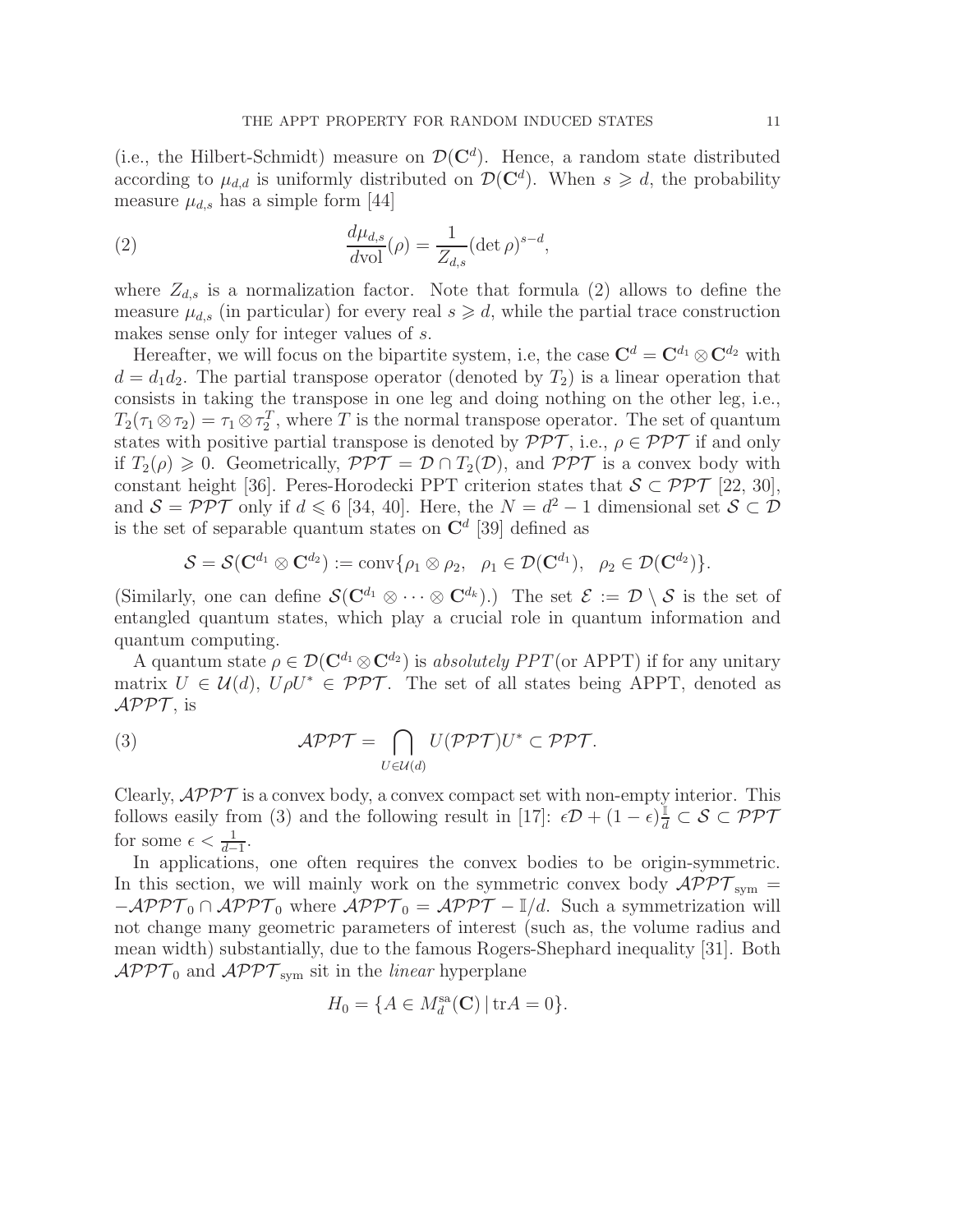Recall that the gauge associated to a convex body  $K \subset \mathbb{R}^N$  is the function  $\|\cdot\|_K$ defined by

$$
||x||_K = \inf\{t \ge 0 \; : \; x \in tK\}, \quad \forall x \in \mathbf{R}^N.
$$

Note that  $||x||_K = || - x||_K$  for origin-symmetric convex bodies K. The outradius of K is the smallest  $R > 0$  such that K is contained in a ball of radius R. Similarly, the inradius of a convex body K is the largest radius  $r$  of a Euclidean ball contained in K. For origin-symmetric convex bodies,  $r$  and  $R$  can be defined as the "best" constants such that  $R^{-1}|\cdot| \leqslant ||\cdot||_K \leqslant r^{-1}|\cdot|$  (where  $|\cdot|$  denotes the Euclidean norm.) Let X be a standard Gaussian vector in  $\mathbb{R}^N$ , i.e., a random vector with independent  $N(0, 1)$  coordinates in any orthonormal basis.

**Proposition 3.1.** In the notation of the present section, we have

$$
(4) \qquad d^{1/2}|\cdot| \leq \|\cdot\|_{\mathcal{APPT}_{sym}} \leq d|\cdot| \iff d^{-1}|\cdot| \leq \|\cdot\|_{\mathcal{APPT}_{sym}^{\circ}} \leq d^{-1/2}|\cdot|,
$$

(5) 
$$
\mathbb{E} \|X\|_{\mathcal{APPT}_0} \leq \mathbb{E} \|X\|_{\mathcal{APPT}_{sym}} \leq 2 \mathbb{E} \|X\|_{\mathcal{APPT}_0}.
$$

*Proof.* Any matrix  $A \in \mathcal{APPT}_0$  satisfies  $A \geq -\mathbb{I}/d$ . This implies that any  $A \in$  $\mathcal{APPT}_{sym}$  satisfies  $-\mathbb{I}/d \leqslant A \leqslant \mathbb{I}/d$ , or  $||A||_{\infty} \leqslant 1/d$ , and therefore the outradius of  $\mathcal{APPT}_{sym}$  is bounded by  $1/\sqrt{d}$ . The inradius of  $\mathcal{APPT}$  equal to  $(d(d-1))^{-1/2}$ follows directly from Corollary 3 in [17]. This proves (4).

Note that the distribution of  $X$  is symmetric, and

$$
||X||_{\mathcal{A}P\mathcal{P}\mathcal{T}_0} \le ||X||_{\mathcal{A}P\mathcal{P}\mathcal{T}_{sym}} = \max(||X||_{\mathcal{A}P\mathcal{P}\mathcal{T}_0}, ||-X||_{\mathcal{A}P\mathcal{P}\mathcal{T}_0}) \le ||X||_{\mathcal{A}P\mathcal{P}\mathcal{T}_0} + ||-X||_{\mathcal{A}P\mathcal{P}\mathcal{T}_0}.
$$

Then (5) follows after taking expectation.

It was pointed out that the set  $\mathcal{APPT}$  varies if the decomposition of d changes: if  $\min(d'_1, d'_2) \geqslant \min(d_1, d_2)$ , then any APPT quantum states on  $\mathbb{C}^{d'_1} \otimes \mathbb{C}^{d'_2}$  must be APPT on  $\mathbf{C}^{d_1} \otimes \mathbf{C}^{d_2}$  [20]. Consequently, the largest APPT set is obtained when  $d_1 = 2$  and  $d_2 = d/2$ , and the smallest APPT set is obtained when  $d_1 = d_2 = \sqrt{d}$ .

Let  $p = \min(d_1, d_2)$ . Denote by  $S_+ = \{(k, l) : 1 \leq k \leq l \leq p\}$  and  $S_- = \{(k, l) : 1 \leq k \leq l \leq p\}$  $1 \leq k < l \leq p$ . Note that the cardinalities of the sets  $S_+$  and  $S_-$  are  $p_+ = p(p+1)/2$ and  $p_-=p(p-1)/2$  respectively. Let

$$
\sigma_+ : S_+ \to \{1, \cdots, p_+\}, \text{ and } \sigma_- : S_- \to \{1, \cdots, p_-\},
$$

be two orderings (i.e. bijective maps) on  $S_+$  and  $S_-$  respectively. Thus,  $\sigma_+(k,l) \leq p_+$ and  $\sigma_-(k,l) \leq \rho_-$  for all pairs  $(k,l)$ .

For  $\lambda = (\lambda_1, \dots, \lambda_d)$  with ordering  $\lambda_1 \geq \lambda_2 \geq \dots \geq \lambda_d \geq 0$  and  $\sum_{i=1}^d \lambda_i = 1$ , one defines the matrix  $\Lambda(\lambda; \sigma_+, \sigma_-)$  as

$$
(\Lambda(\lambda; \sigma_+, \sigma_-))_{k,l} = \begin{cases} \lambda_{d+1-\sigma_+(k,l)}, & k \leq l; \\ -\lambda_{\sigma_-(l,k)}, & k > l. \end{cases}
$$

$$
\Box
$$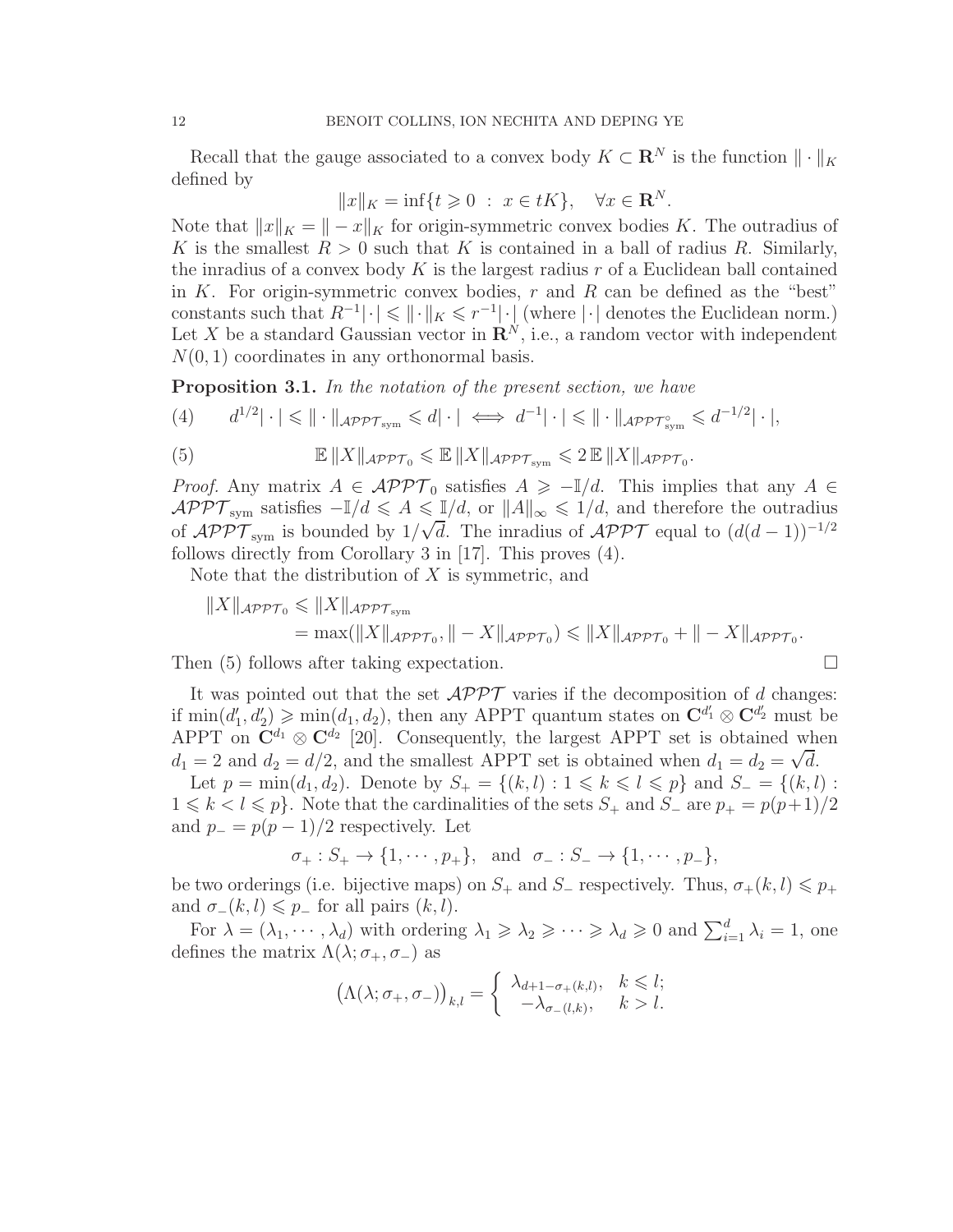Define the  $p \times p$  symmetric matrix  $\Theta(\lambda; \sigma_+, \sigma_-)$  to be the sum of  $\Lambda(\lambda; \sigma_+, \sigma_-)$  and its transpose  $\Lambda^T(\lambda; \sigma_+, \sigma_-)$ . Note that  $\Theta(\lambda; \sigma_+, \sigma_-)$  has the following form:

(6) 
$$
\Theta_{k,l} = \begin{cases} 2\lambda_{a(k)}, & k = l, \\ \lambda_{b(k,l)} - \lambda_{c(k,l)}, & b(k,l) > c(k,l), k > l, \end{cases}
$$

where  $a(k)$ ,  $b(k, l)$  and  $c(k, l)$  are some integer-valued functions with values smaller than or equal to d. Thus  $\Theta_{k,l} \leq 0$  for all  $k \neq l$ .

The following theorem is a necessary and sufficient condition for  $\rho \in \mathcal{APPT}$  (see Theorem III.9 or Lemma III.10 in [20] ).

**Theorem 3.2.** Let  $\rho$  be a quantum state on  $\mathbf{C}^d = \mathbf{C}^{d_1} \otimes \mathbf{C}^{d_2}$  with  $d = d_1 d_2$ . Suppose that ρ has eigenvalues  $\lambda_1 \geq \lambda_2 \geq \cdots \geq \lambda_d \geq 0$ . Then ρ is APPT if and only if for all pair of ordering  $(\sigma_+, \sigma_-)$ ,  $\Theta(\lambda; \sigma_+, \sigma_-)$  is positive semi-definite.

3.2. Threshold for  $\mathcal{APPT}$  is ~  $w(\mathcal{APPT}_0^{\circ})^2$ . Hereafter,  $w(\mathcal{APPT}_0^{\circ})$  denotes the mean width of  $\mathcal{APPT}_0^{\circ}$ , the polar body of  $\mathcal{APPT}_0$ . For general convex body K with the origin in its interior, its polar body (denoted by  $K^{\circ}$ ) can be defined as

$$
K^{\circ} = \{ y \in \mathbf{R}^{N} : \langle x, y \rangle \leq 1 \ \forall x \in K \},
$$

where  $\langle \cdot, \cdot \rangle$  denotes the usual inner product and induces the Euclidean norm  $|\cdot|$ . The mean width of  $K, w(K)$ , is defined as

(7) 
$$
w(K) := \int_{S^{N-1}} h_K(u) d\sigma(u) = \int_{S^{N-1}} ||u||_{K^{\circ}} d\sigma(u),
$$

where  $d\sigma(u)$  is the normalized spherical measure on the sphere  $S^{N-1}$ , and  $h_K(u) =$  $\max_{x \in K} \langle x, u \rangle = ||u||_{K^{\circ}}$  for any  $u \in S^{N-1}$ . A more convenient quantity to calculate is the Gaussian mean width of K

(8) 
$$
w_G(K) = \mathbb{E} ||X||_{K^{\circ}} = \mathbb{E} \sup_{x \in K} \langle X, x \rangle,
$$

where X is a standard Gaussian vector in  $\mathbb{R}^N$ . By passing to polar coordinates, one can easily check that for every convex body  $K \subset \mathbb{R}^N$ 

(9) 
$$
w_G(K) = \gamma_N w(K),
$$

where

(10) 
$$
\gamma_N = \mathbb{E} |G| = \frac{\sqrt{2}\Gamma((N+1)/2)}{\Gamma(N/2)}, \quad \sqrt{N-1} \leq \gamma_N \leq \sqrt{N},
$$

is a constant depending only on N. We set  $s_0(d_1, d_2)$  to be

$$
s_0 = s_0(d_1, d_2) = \left(\frac{\mathbb{E} ||X||_{\mathcal{APPT}_0}}{d^2}\right)^2 = \left(\frac{w_G(\mathcal{APPT}_0)}{d^2}\right)^2 \sim w(\mathcal{APPT}_0)^2.
$$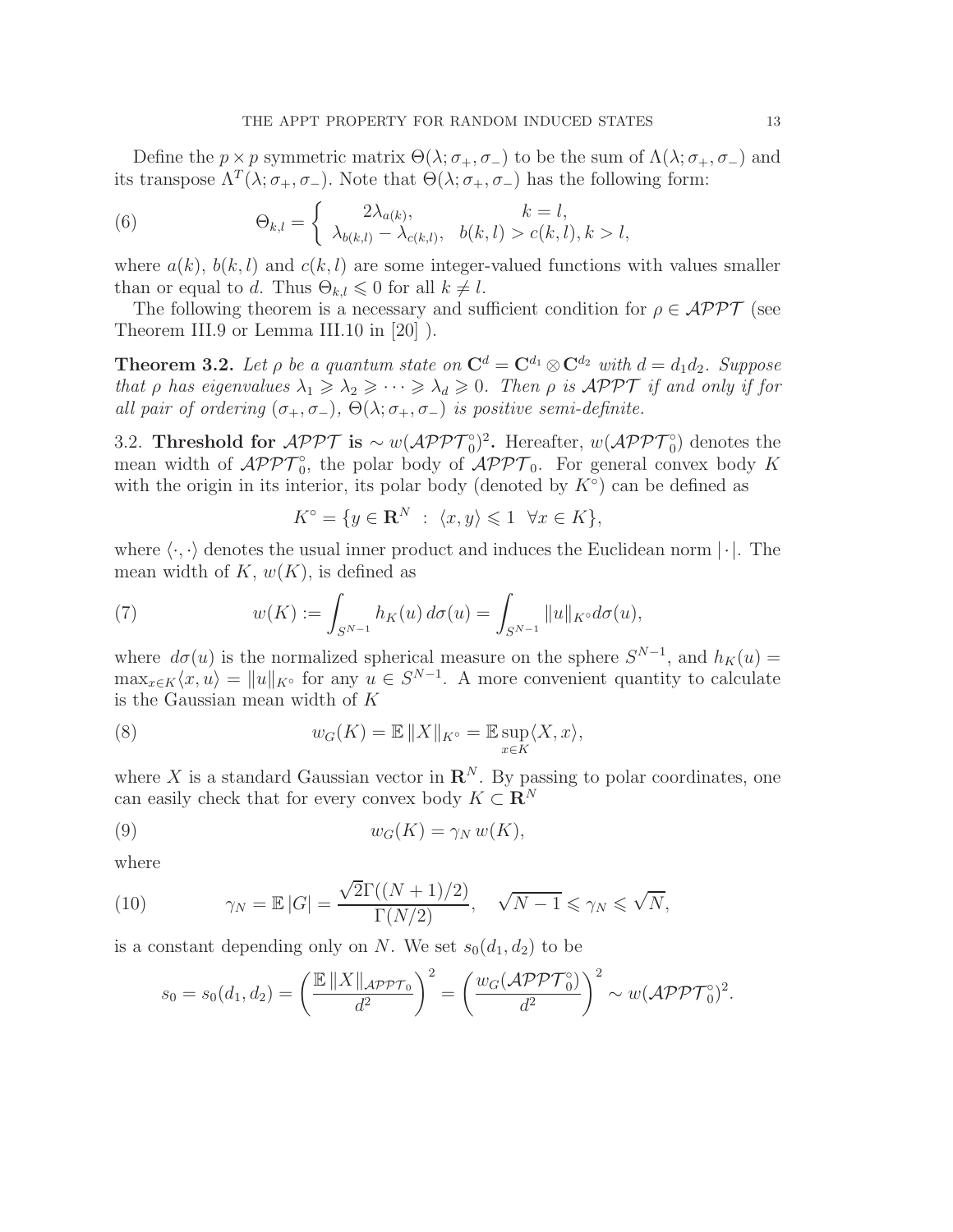By inequality (5), one has  $s_0 \sim w(\mathcal{APPT}_0^{\circ})^2 \simeq w(\mathcal{APPT}_{sym}^{\circ})^2$ . The following theorem states that the threshold for the set  $\mathcal{APPT}$  is of order of  $w(\mathcal{APPT}_0^{\circ})^2$ .

**Theorem 3.3.** There are effectively computable absolute constants  $C, c > 0$ , such that, if  $\rho$  is a random induced state on  $\mathbb{C}^{d_1} \otimes \mathbb{C}^{d_2}$  distributed according to the measure  $\mu_{d,s}$ , then

(i)  $\mathbb{P}(\rho \in \mathcal{APPT}) \leq C \exp(-cs)$  for  $s \leq c s_0$ ; (ii)  $\mathbb{P}(\rho \notin \mathcal{APPT}) \leq C \exp(-cs_0)$  for  $s \geq Cs_0$ .

We first point out that the threshold value for the set  $\mathcal{PPT}$  occurs only at those  $s \geq 2d$ . For the balanced bipartite case (i.e.  $d_1 = d_2$ ) it follows from Theorem 4 in [1], while for the unbalanced bipartite case (i.e.,  $d_1 \neq d_2$ ) it follows from [10]. As  $\mathcal{APPT} \subset \mathcal{PPT}$ , the threshold for  $\mathcal{APPT}$  must be larger and thus we also have  $s \geqslant 2d$ .

The following lemma is our main tool to prove that the threshold for the set  $\mathcal{APPT}$ can be taken as  $w(\mathcal{APPT}_0^{\circ})^2$ . This lemma aims to approximate  $\rho - \mathbb{I}/d$  by  $\frac{1}{d\sqrt{s}}X$ where X is a standard Gaussian vector in the space  $H_0$  of traceless Hermitian  $d \times d$ matrices. We refer readers to its detailed proof in [4].

**Lemma 3.4.** For every convex body  $K \subset H_0$  containing 0 in its interior, and for every  $s \geq d$ , if  $\rho$  is a random state on  $\mathbb{C}^d$  distributed according to  $\mu_{d,s}$ , and if X is a standard Gaussian vector in  $H_0$ , then

$$
\mathbb{E}\left\|\rho - \frac{\mathbb{I}}{d}\right\|_K \simeq \frac{1}{d\sqrt{s}} \mathbb{E}\left\|X\right\|_K.
$$

Applying the lemma for  $K = \mathcal{APPT}_0$ , we obtain that

(11) 
$$
\mathbb{E}\left\|\rho - \frac{\mathbb{I}}{d}\right\|_{\mathcal{APPT}_0} \simeq \sqrt{\frac{s_0(d)}{s}}.
$$

This suggests that the threshold for the set  $\mathcal{APPT}_0$  occurs at  $s_0(d)$ , since a state  $\rho$ is APPT when  $\|\rho - \mathbb{I}/d\|_{\mathcal{APPT}_0} \leq 1$  and non-APPT when  $\|\rho - \mathbb{I}/d\|_{\mathcal{APPT}_0} > 1$ .

The proof of Theorem 3.3 is almost identical to that of Section 4 in [4], and here we sketch its proof for completeness. We refer the readers to [4] for more details, in particular Appendix E for the Lévy's Lemma and concentration of measure theory.

*Proof of Theorem 3.3.* Let  $S_{HS}$  be the Hilbert-Schmidt sphere in the space of  $d \times s$ matrices (it can be identified with the real sphere  $S^{2ds-1}$ ) and  $f: S_{HS} \to \mathbf{R}$  be the function defined by

$$
f(M) = \left\| MM^* - \frac{1}{d} \right\|_{\mathcal{APPT}_0}
$$

.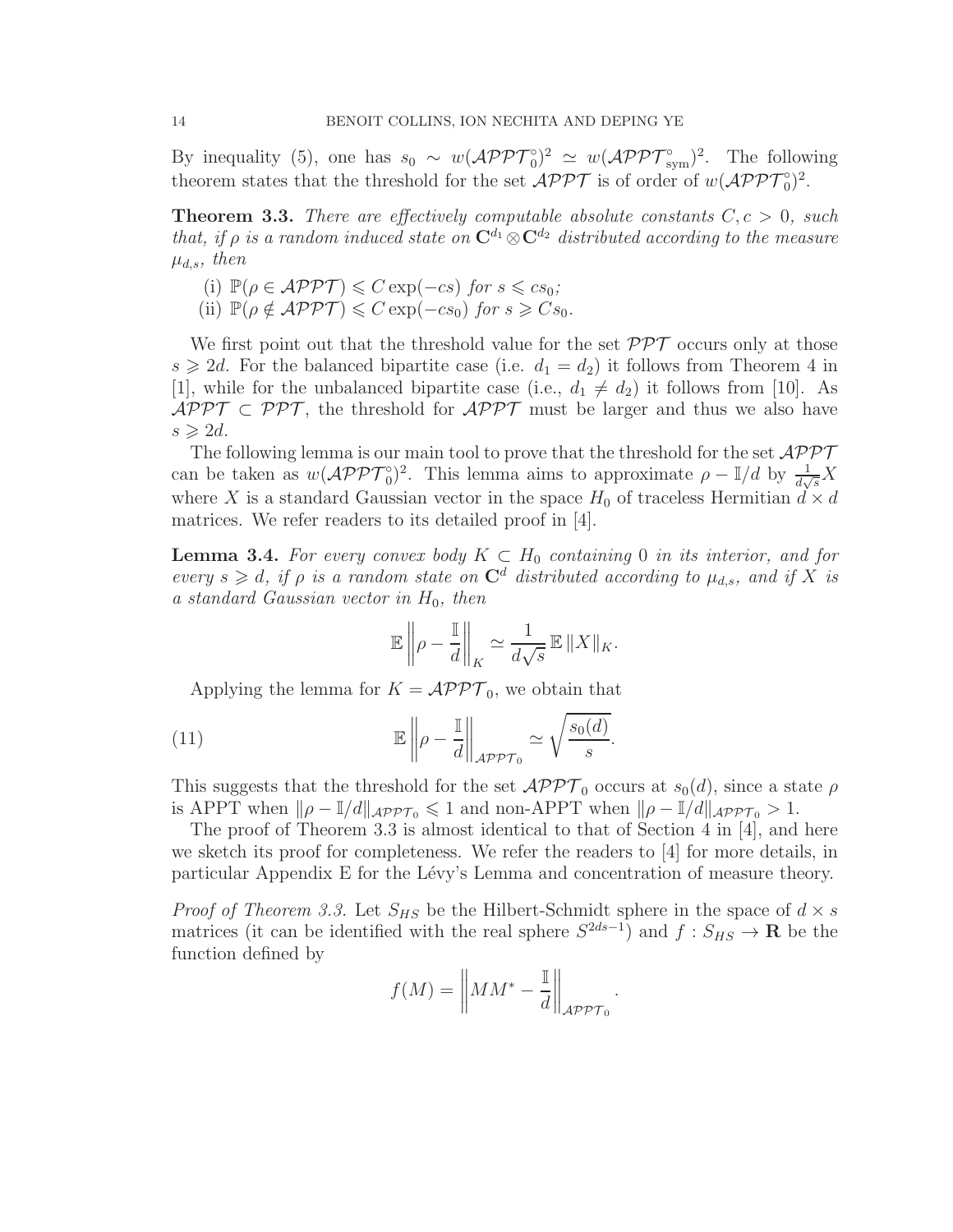Formula (11) asserts that  $\mathbb{E} f \simeq \sqrt{\frac{s_0(d)}{s}}$  $\frac{a}{s}$ . For every  $r > 0$ , denote by  $\Omega = \Omega(r)$  the subset

$$
\Omega = \{ M \in S_{HS} : ||M||_{\infty} \leqslant r \}.
$$

Inequality (4) and the proof of Lemma 4.2 in [4] imply that the Lipschitz constant of  $f|_{\Omega}$  is bounded by 2rd. Note that  $\Omega(r) = S_{HS}$  since  $||M||_{\infty} \leq ||M||_2 = 1$ . Then, the global Lipschitz constant of  $f$  is bounded by  $2d$ , and hence the median of  $f$  (denoted  $M_f$ ) differs from its mean,  $E f$ , by at most  $C2d/\sqrt{2ds} = C'\sqrt{d/s}$  (see Appendix E in [4]). It follows that the median of f is also of order  $\sqrt{s_0/s}$ .

By a net argument similar to that in [3], one has  $\mathbb{P}(S_{HS} \setminus \Omega) \leq \exp(-cs)$  if  $r = 3/\sqrt{d}$ . A local version of Lévy's lemma (see Appendix E in [4]) implies that for  $\varepsilon = M_f/2 \simeq \sqrt{s_0/s},$ 

$$
\mathbb{P}(|f - M_f| \ge M_f/2) = \mathbb{P}(|f - M_f| \ge \varepsilon)
$$
  
\$\lesssim \mathbb{P}(S\_{HS} \setminus \Omega) + \exp(-c\_1 n s (\varepsilon / 2 dr)^2)\$  
\$\lesssim \exp(-cs) + \exp(-cs\_0).

Therefore, one has

$$
\mathbb{P}(\rho \text{ is APPT}) = \mathbb{P}(f \leq 1) \lesssim \exp(-cs),
$$

whenever  $M_f \geq 2$  (or, equivalently,  $s \lesssim s_0$ ) and

$$
\mathbb{P}(\rho \text{ is not APPT}) = \mathbb{P}(f > 1) \lesssim \exp(-cs_0),
$$

whenever  $M_f \leq 2/3$  (or, equivalently,  $s \geq s_0$ ). This ends the proof of Theorem  $3.3.$ 

## 4. Estimates on the threshold for APPT

We consider the product systems  $\mathbf{C}^d = \mathbf{C}^{d_1} \otimes \mathbf{C}^{d_2}$ . Recall that a random state  $\rho$ on  $\mathbf{C}^d = \mathbf{C}^{d_1} \otimes \mathbf{C}^{d_2}$  distributed according to  $\mu_{d,s}$  has the same distribution as  $MM^*$ , where M is a  $d \times s$  matrix uniformly distributed on the Hilbert-Schmidt sphere of the Hilbert space of  $d \times s$  complex matrices. A more convenient, but equivalent, way is to link the measure  $\mu_{d,s}$  with a normalized Wishart matrix. More precisely, let  $W = GG^*$ , where  $G \in M_{d\times s}(\mathbf{C})$  is a Ginibre matrix, i.e. a matrix with i.i.d. standard complex Gaussian entries. The random matrix W is called a Wishart matrix of parameters  $(d, s)$ . A random induced state  $\rho$  distributed according to  $\mu_{d,s}$ is then given by the formula  $\rho = W/\text{tr}W$  [25, 44].

The following theorem is the main result of this section, providing asymptotic values of the threshold for the convex body  $\mathcal{APPT}$ . This theorem covers the case when  $p = min(d_1, d_2) \rightarrow \infty$ . The simpler case of p bounded is treated in Theorem 4.2 as it gives sharper bounds.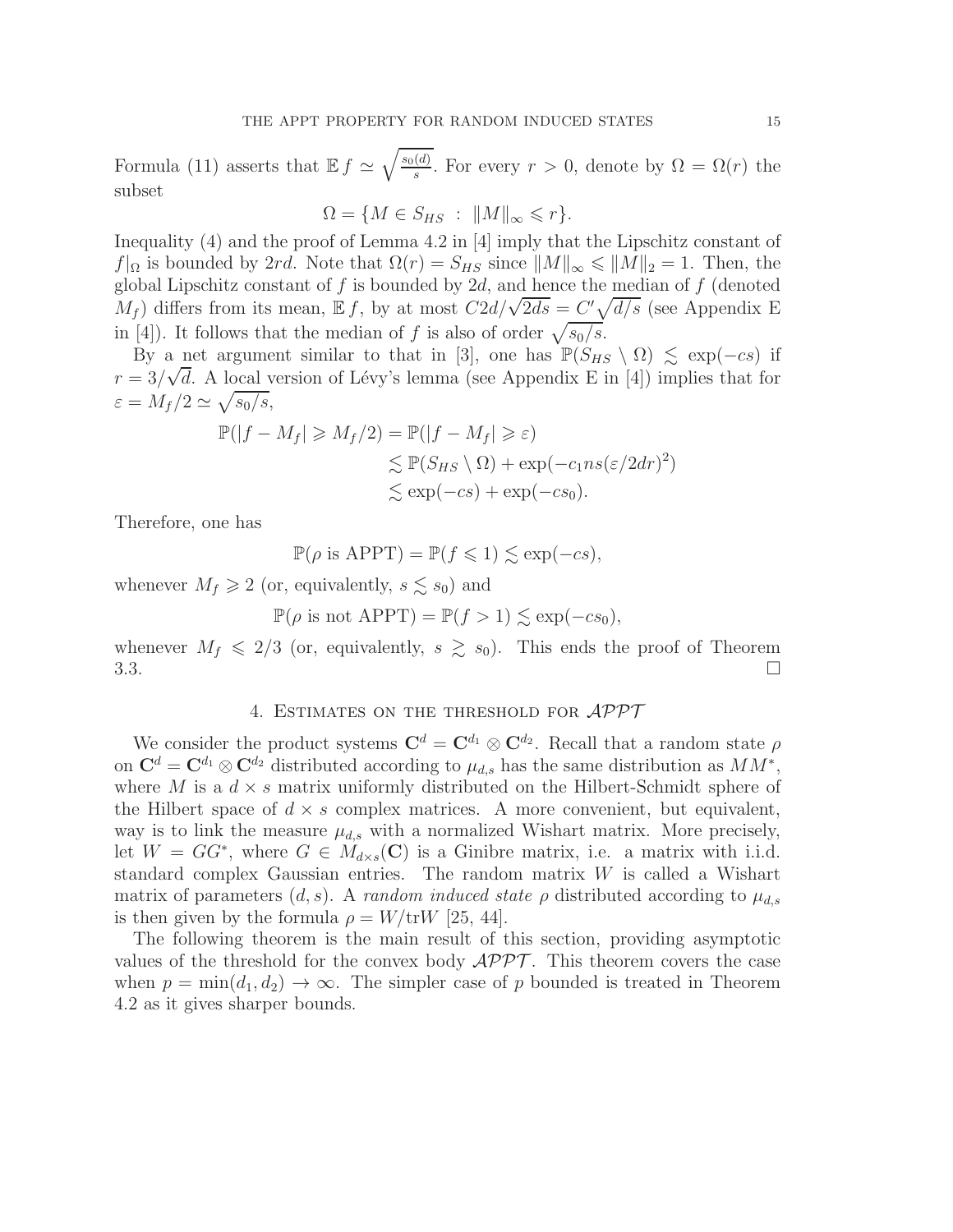**Theorem 4.1.** Let  $\rho$  be a random induced state distributed according to the probability measure  $\mu_{d,s}$ .

- (i) For all  $\varepsilon > 0$ , almost surely, when  $d \to \infty$  and  $s > (4 + \varepsilon)p^2d$ , the quantum state  $\rho$  is APPT;
- (ii) When  $1 \ll p^2 \ll d$  and  $s < (4 \varepsilon)p^2d$ ,  $\rho$  is not APPT almost surely;
- (iii) When  $p^2 \sim \tau d$  for a constant  $\tau \in (0, 1]$ , there exists a constant  $C_{\tau}$  (see formula (13)) such that whenever and  $s < 4(C_{\tau} - \varepsilon)p^2d$ ,  $\rho$  is not APPT almost surely.

*Proof.* We start with (i). For given eigenvalues  $\{\lambda_1, \dots, \lambda_d\}$ , we introduce the following  $p \times p$  matrix:

$$
\Upsilon = \Upsilon(\lambda; \sigma_+, \sigma_-) = \Theta(\lambda; \sigma_+, \sigma_-) - 2d^{-1} \mathbb{I}_p,
$$

where  $\mathbb{I}_p$  denotes the  $p \times p$  identity matrix. Recall that  $p = \min(d_1, d_2)$ . From formula (6) and Theorem 2.7, the matrix  $\Upsilon$  has small entries:  $|\Upsilon_{ij}| \leq (4 + \varepsilon)/\sqrt{ds}$ . A necessary condition for the matrix  $\Theta = 2d^{-1}\mathbb{I}_p + \Upsilon$  to be semidefinite positive is that  $\Upsilon$  should have operator norm smaller than  $2/d$ . It is a well known fact in matrix analysis (see [21]) that

$$
\|\Upsilon\|_{\text{op}} \leqslant p\|\Upsilon\|_{1\to\infty} = p \max_{1\leqslant i,j\leqslant p}|\Upsilon_{ij}| \leqslant \frac{(4+\varepsilon)p}{\sqrt{ds}}.
$$

The conclusion in the statement follows by asking that  $(4 + \varepsilon)p/\sqrt{ds} \leq 2/d$ .

We move now to the proofs of (ii) and (iii). We shall proceed by exhibiting a vector  $x \in \mathbb{R}^p$ , such that,  $x^T \Lambda(\lambda; \sigma_+, \sigma_-) x < 0$  for some pair of linear orderings. This does indeed suffice to show that the matrix  $\Theta$  is not semidefinite positive. Indeed, we take the column vector  $x = (1, 1, \ldots, 1)^T \in \mathbb{R}^p$ . Any pair of linear orderings is compatible with such a vector, and one has

(12) 
$$
x'\Lambda(\lambda; \sigma_+, \sigma_-)x = \sum_{i,j=1}^p \Lambda_{ij} = \sum_{i=1}^{p_+} \lambda_{d+1-i} - \sum_{i=1}^{p_-} \lambda_i,
$$

where  $p_+ = p(p+1)/2$  and  $p_- = p(p-1)/2$ .

We shall now consider the two regimes in the statement, starting with  $1 \nleq p^2 \nleq d$ . The main idea here is to note that, for all  $i$ ,  $\lambda_i = 1/d + \tilde{\lambda}_i/\sqrt{ds}$ , where  $\tilde{\lambda}_i$  are the eigenvalues of the matrix  $Z_d$  introduced in Section 2.2. By Theorem 2.7, for all  $\varepsilon > 0$ and for d large enough, all the "large" eigenvalues  $\lambda_1, \ldots, \lambda_{p-1}$  appearing in equation (12) are bigger than  $1/d + (2 - \varepsilon)/\sqrt{ds}$ ; in the same vein, all the "small" eigenvalues  $\lambda_{d+1-p_+}, \ldots, \lambda_d$  are smaller than  $1/d - (2 - \varepsilon)/\sqrt{ds}$ . We obtain

$$
x'\Lambda(\lambda;\sigma_+,\sigma_-)x \leq p_+\left(\frac{1}{d}-\frac{2-\varepsilon}{\sqrt{ds}}\right)-p_-\left(\frac{1}{d}+\frac{2-\varepsilon}{\sqrt{ds}}\right)=\frac{p}{d}-\frac{(2-\varepsilon)p^2}{\sqrt{ds}},
$$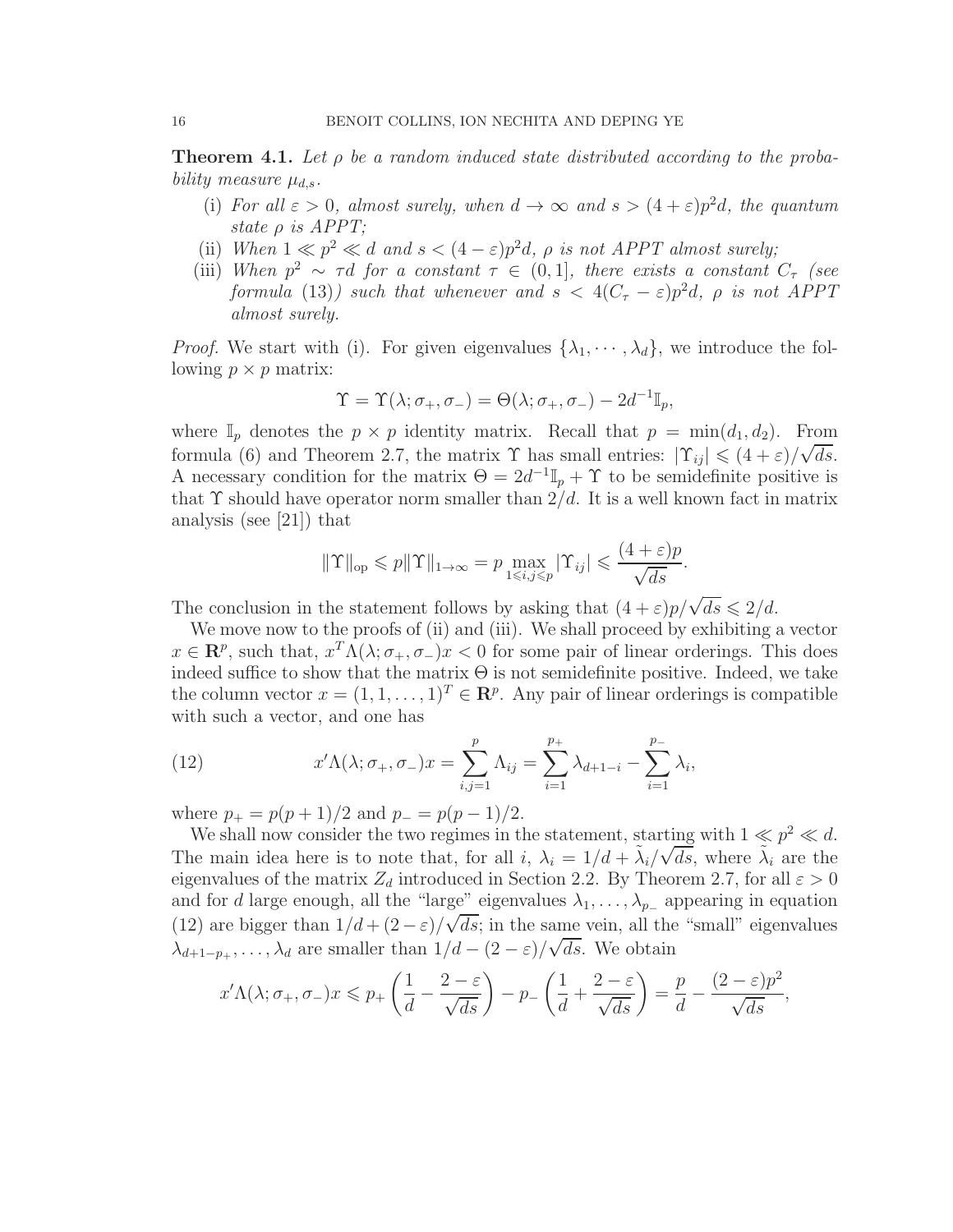which is negative as long as  $s < (4 - \varepsilon)p^2d$ . This concludes the proof for the first regime  $1 \ll p^2 \ll d$ .

We now move on the the second regime, where  $p^2 \sim \tau d$ , for a fixed constant  $\tau \in (0, 1]$ . Writing equation (12) in terms of the eigenvalues of  $Z_d$ , we obtain

$$
x'\Lambda(\lambda;\sigma_+,\sigma_-)x = \frac{p}{d} + \frac{1}{\sqrt{ds}} \left[ \sum_{i=1}^{p_+} \tilde{\lambda}_{d+1-i} - \sum_{i=1}^{p_-} \tilde{\lambda}_i \right].
$$

Using the fact that the asymptotic spectrum  $\{\tilde{\lambda}_i\}$  of  $Z_d$  is semicircular, we obtain the following bounds for  $d$  large enough:

$$
\frac{1}{d} \sum_{i=1}^{p_+} \tilde{\lambda}_{d+1-i} \lesssim \int_{-2}^{-c_{\tau/2}-\varepsilon} x w(x) dx, \text{ and } \frac{1}{d} \sum_{i=1}^{p_-} \tilde{\lambda}_i \gtrsim \int_{c_{\tau/2}+\varepsilon}^{2} x w(x) dx,
$$

where

$$
w(x) = \frac{1}{2\pi}\sqrt{4 - x^2}
$$

is the density of the standard semicircular distribution and  $c_{\tau/2} \in [0,2]$  is defined implicitly by

$$
\int_{c_{\tau/2}}^2 w(x) \mathrm{d}x = \tau/2.
$$

Indeed, it is a classical result in random matrix theory that the conclusions of Theorem 2.7 and of Corollary 2.5 for the matrix model  $Z_d$  imply that its repartition function converges almost surely uniformly towards the repartition function of the semi-circle distribution. This implies the previous claim.

By the previous bounds, we obtain that

$$
x'\Lambda(\lambda;\sigma_+,\sigma_-)x \lesssim \frac{p}{d} - 2\sqrt{\frac{d}{s}} \int_{c_{\tau/2}+\varepsilon}^2 xw(x) \mathrm{d}x.
$$

Using  $p \sim \sqrt{\tau} d^{1/2}$ , the above expression is seen to be negative as soon as

$$
s \lesssim 4p^2 d \left( \frac{\int_{c_{\tau/2} + \varepsilon}^{2} x w(x) dx}{\tau} \right)^2 = 4(C_{\tau} - \varepsilon) p^2 d,
$$

where we put

(13) 
$$
C_{\tau} = \left(\frac{\int_{c_{\tau/2}}^2 x w(x) dx}{\tau}\right)^2.
$$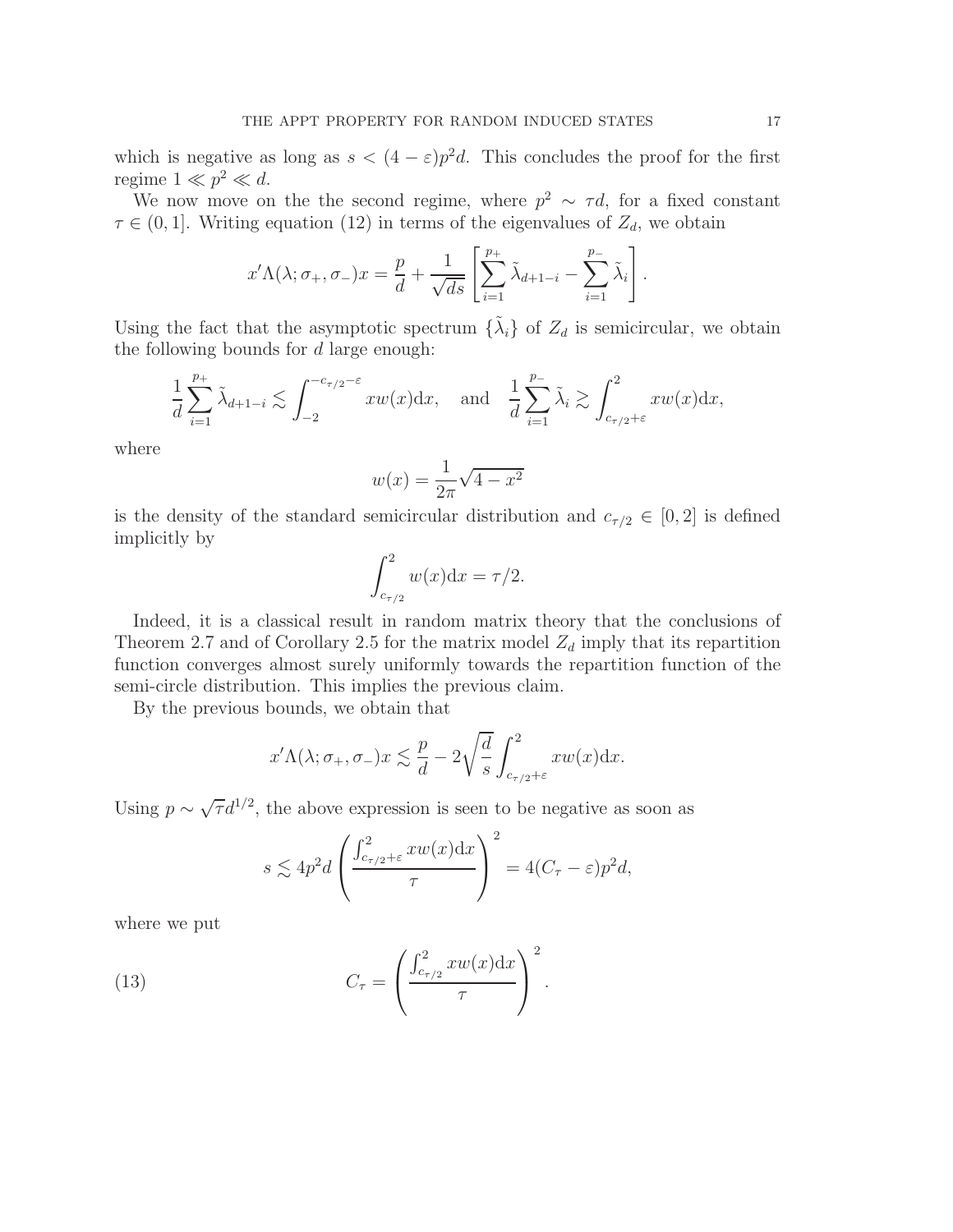One can easily show that the map  $\tau \mapsto C_{\tau}$  is increasing and that

$$
C_0 = \lim_{\tau \to 0} C_\tau = 1
$$
 and  $C_1 = \left(\int_0^2 xw(x)dx\right)^2 = \frac{16}{9\pi^2}$ ,

and the proof is complete.

When  $p = min(d_1, d_2)$  is fixed and  $s/d \rightarrow c$  for a constant  $c > 0$  as  $d \rightarrow \infty$ , one can obtain the following sharp estimate on the threshold for  $\mathcal{APPT}$ .

**Theorem 4.2.** Let  $\rho$  be a random induced state distributed according to the measure  $\mu_{d,s}$ . Almost surely, when  $d \to \infty$  and  $s \sim cd$ , one has:

(i)  $\rho \in \mathcal{APPT}$ , if  $c > (p + \sqrt{p^2 - 1})^2$ ; (ii)  $\rho \notin \mathcal{APPT}$ , if  $c < (p + \sqrt{p^2 - 1})^2$ .

To prove this result, we need the following well-known result in random matrix theory. This result describes the behavior of the spectrum of a Wishart matrix of parameters  $(d, s)$  with  $s/d \rightarrow c$  and  $d \rightarrow \infty$  [6].

**Proposition 4.3.** Let  $\lambda_1 \geq \lambda_2 \geq \cdots \geq \lambda_d \geq 0$  be the eigenvalues of a Wishart matrix of parameters  $(d, s)$ . Then, in the asymptotic regime  $d \rightarrow \infty$  and  $s \sim cd$  for a constant  $c > 0$ , one has:

(i) Almost surely, when  $d \to \infty$ , the empirical eigenvalue distribution

$$
\mu(s^{-1}W) = \frac{1}{d} \sum_{i=1}^{d} \delta_{s^{-1}\lambda_i}
$$

converges weakly to the Marchenko-Pastur (or free Poisson) distribution  $\pi_c$ given by the formula

$$
\pi_c = \max(1 - c, 0)\delta_0 + \frac{\sqrt{4c - (x - 1 - c)^2}}{2\pi x} 1_{[(\sqrt{c} - 1)^2, (\sqrt{c} + 1)^2]}(x) dx;
$$

(ii) For every fixed integer k, almost surely, as  $d \to \infty$ 

$$
\lambda_d, \lambda_{d-1}, \dots, \lambda_{d-k+1} \to a_c = \begin{cases} 0 & \text{if } c \leq 1, \\ (\sqrt{c}-1)^2 & \text{if } c > 1, \end{cases}
$$

and

$$
\lambda_1, \lambda_2, \ldots, \lambda_k \to b_c = (\sqrt{c} + 1)^2.
$$

*Proof of Theorem 4.2.* Recall that a spectrum  $(\lambda_1 \geq \cdots \geq \lambda_d)$  corresponds to states in APPT if and only if the matrix  $\Theta(\lambda; \sigma_+, \sigma_-) = \Lambda(\lambda; \sigma_+, \sigma_-) + \Lambda(\lambda; \sigma_+, \sigma_-)^T$  is positive for all pairs  $(\sigma_+, \sigma_-)$ . Such a criterion for APPT is invariant under scaling of the matrix  $\rho$ . Thus, it is equivalent to consider the non-normalized Wishart matrix W.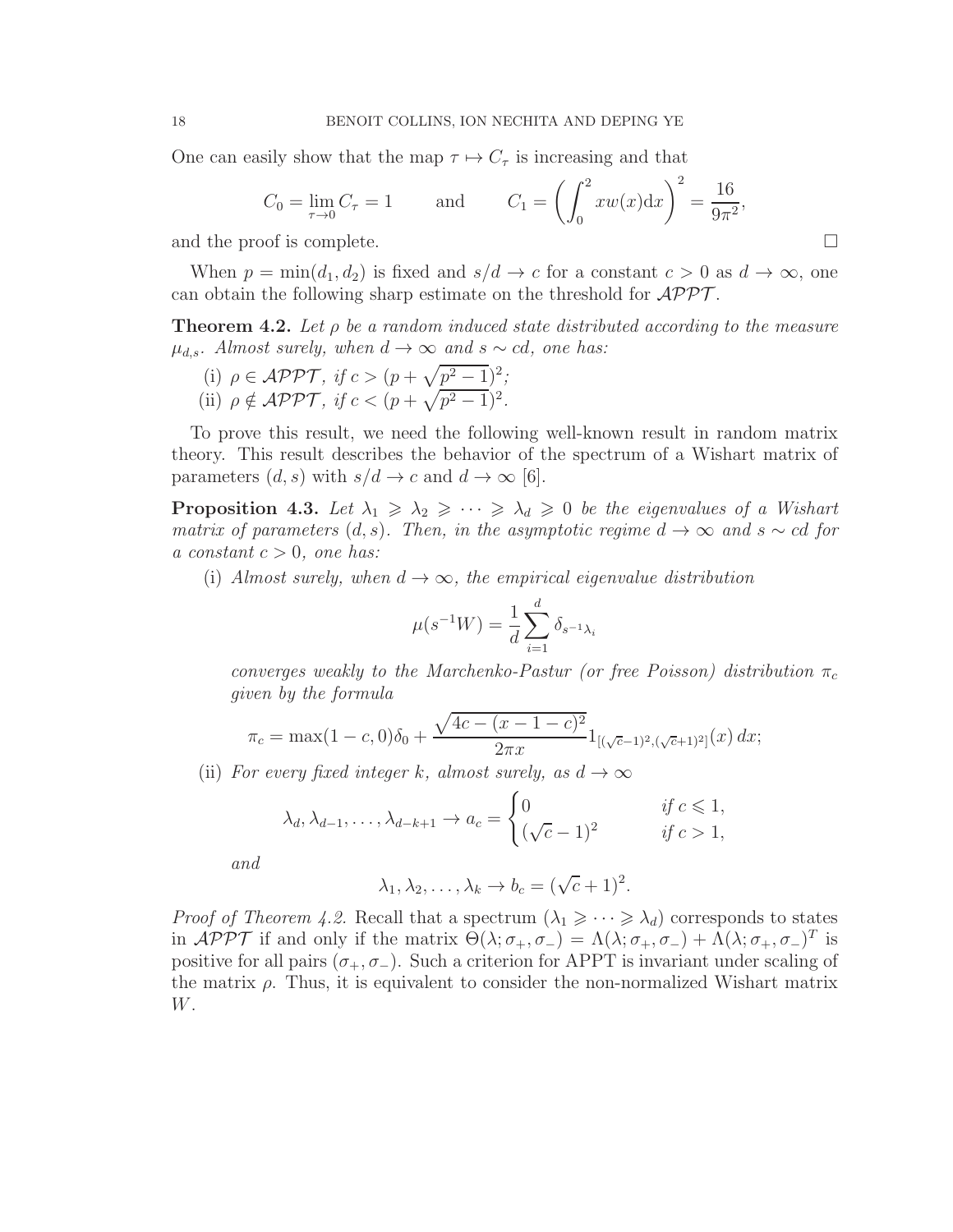In our case, we have that, for all  $i < j$ ,  $\sigma_+(i,j) \leq d_1(d_1+1)/2$  and  $\sigma_-(i,j) \leq$  $d_1(d_1 - 1)/2$ , which are bounded quantities. Hence, it follows from Proposition 4.3 that, asymptotically, matrices  $\Theta(\lambda; \sigma_+, \sigma_-)$  are all equal to

$$
\Lambda_c = \begin{pmatrix} 2a_c & a_c - b_c & \cdots & a_c - b_c \\ a_c - b_c & 2a_c & \cdots & a_c - b_c \\ \vdots & \vdots & \ddots & \vdots \\ a_c - b_c & a_c - b_c & \cdots & 2a_c \end{pmatrix} = (a_c + b_c) \mathbb{I}_{d_1} + (a_c - b_c) \mathbf{1}_{d_1}.
$$

The eigenvalues of the matrix above are  $(a_c + b_c) + d_1(a_c - b_c)$  with multiplicity one and  $(a_c + b_c)$  with multiplicity  $d_1 - 1$ .

Note that if  $c \leq 1$ , then  $a_c = 0$  and  $b_c > 1$  which implies that  $(a_c+b_c)+d_1(a_c-b_c)$ 0. Equivalently, the matrix  $\Lambda_c$  is not positive and  $(\lambda_1, \dots, \lambda_d)$  does not correspond to states in  $\mathcal{APPT}$ . On the other hand, if  $c > 1$ ,  $\Lambda_c$  is positive if and only if  $(a_c + b_c) + d_1(a_c - b_c) \ge 0$  which can be shown to be equivalent to the condition in the statement the statement.

Combing Theorems 4.1 and 4.2, we get the following theorem; although this statement is strictly weaker than the results above, it captures the behavior of the threshold in an unique statement.

**Theorem 4.4.** There are effectively computable absolute constants  $c, C > 0$ , such that, if  $\rho$  is a bipartite random induced state on  $\mathbf{C}^d = \mathbf{C}^{d_1} \otimes \mathbf{C}^{d_2}$ , obtained by partial tracing a random pure state on  $\mathbb{C}^d \otimes \mathbb{C}^s$ , then for  $d = d_1 d_2$  large enough,

- (i) The random density matrix  $\rho$  is not  $\mathcal{APPT}$  with very large probability when  $s \leqslant c p^2 d$ :
- (ii) The random density matrix  $\rho$  is  $\mathcal{APPT}$  with very large probability when  $s \geq$  $Cp^2d$ .

The above theorem asserts that the thresholds for  $\mathcal{APPT}$  is indeed (approximately)  $4p^2d$ . Together with Theorem 3.3, one can obtain the estimate for the mean width of  $\mathcal{APPT}^{\circ}$ .

**Corollary 4.5.** Let  $\mathcal{APPT}$  be the set of states with APPT on the bipartite system  $\mathbf{C}^d = \mathbf{C}^{d_1} \otimes \mathbf{C}^{d_2}$ . Then the threshold function  $s_0$  for  $\mathcal{APPT}$  satisfies

$$
s_0 = s_0(d_1, d_2) \sim w(\mathcal{APPT}^{\circ})^2 \sim p^2d.
$$

In particular,  $w(\mathcal{APPT}^{\circ}) \sim p\sqrt{d}$ .

Acknowledgment. The research of the three authors was supported by NSERC Discovery grants and an ERA at the University of Ottawa. The research of BC was supported by the ANR Granma. The research of IN was supported by a PEPS grant from the Institute of Physics of the CNRS and by a travel grant APC of the University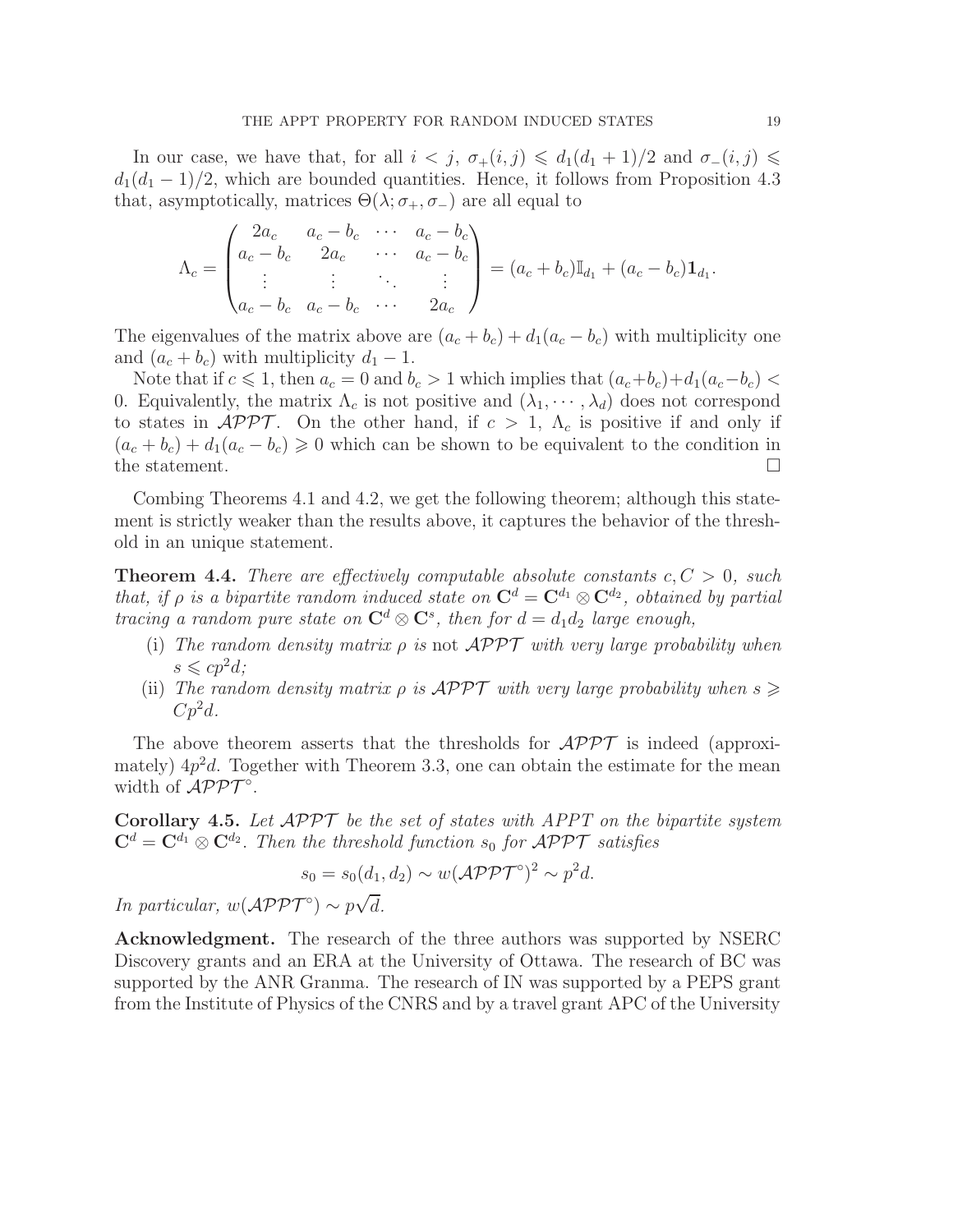of Toulouse. IN acknowledges the hospitality of the University of Ottawa, where part of this work was done. The research of DY has been initiated with support from the Fields Institute, the NSERC Discovery Accelerator Supplement Grant #315830 from Carleton University, and completed while supported by a start-up grant from the Memorial University of Newfoundland.

### **REFERENCES**

- [1] G. Aubrun, Partial transposition of random states and non-centered semicircular distributions. arXiv:1011.0275.
- [2] G. Aubrun and S. J. Szarek, Tensor products of convex sets and the volume of separable states on  $N$  qudits. Phys. Rev. A 73 (2006) 022109.
- [3] G. Aubrun, S. Szarek and E. Werner, Hastings' additivity counterexample via Dvoretzky's theorem. Comm. Math. Phys. 305 (2011) 85-97.
- [4] G. Aubrun, S. Szarek and D. Ye, Entanglement thresholds for random induced states. arXiv:1106.2264.
- [5] G. Aubrun, S. Szarek and D. Ye, Phase transitions for random states and a semi-circle law for the partial transpose. preprint.
- [6] Z. D. Bai and J. Silverstein, Spectral analysis of large dimensional random matrices. 2nd edition. Springer Series in Statistics. Springer, New York, 2010.
- [7] Z. D. Bai and Y. Q. Yin, Convergence to the semicircle law. Ann. Probab. 16 (1988) 863-875.
- [8] P. Biane, Some properties of crossings and partitions. Discrete Math. 175 (1997) 41-53.
- [9] C. Bosbach and W. Gawronski, Strong asymptotics for Laguerre polynomials with varying weights. J. Comput. Appl. Math. 99 (1998) 77-89.
- [10] T. Banica and I. Nechita, Asymptotic eigenvalue distributions of block-transposed Wishart matrices. arXiv:1105.2556.
- [11] I. Bengtsson and K. Zyczkowski, Geometry of Quantum States. Cambridge University ˙ Press, 2006.
- [12] B. Collins and I. Nechita, Gaussianization and eigenvalue statistics for Random quantum channels (III). Ann. Appl. Probab. 21 (2011) 1136-1179.
- [13] A. Einstein, B. Podolsky and N. Rosen, Can Quantum-Mechanical Description of Physical Reality Be Considered Complete? Phys. Rev. 47 (1935) 777-780.
- [14] N. El Karoui, On the largest eigenvalue of Wishart matrices with identity covariance when n, p and  $p/n \rightarrow \infty$ . arXiv:math/0309355.
- [15] O. Fawzi, P. Hayden and P. Sen, From Low-Distortion Norm Embeddings to Explicit Uncertainty Relations and Efficient Information Locking. arXiv:1010.3007v3 [quant-ph].
- [16] L. Gurvits, Classical deterministic complexity of Edmond's problem and quantum entanglement. Proceedings of the Thirty-Fifth Annual ACM Symposium on Theory of Computing, 10-19 (electronic), ACM, New York, 2003.
- [17] L. Gurvits and H. Barnum, Largest separable balls around the maximally mixed bipartite quantum state. Phys. Rev. A **66** (2002) 062311.
- [18] M. B. Hastings, Superadditivity of communication capacity using entangled inputs. Nature Physics, 5 (2009) 255-257.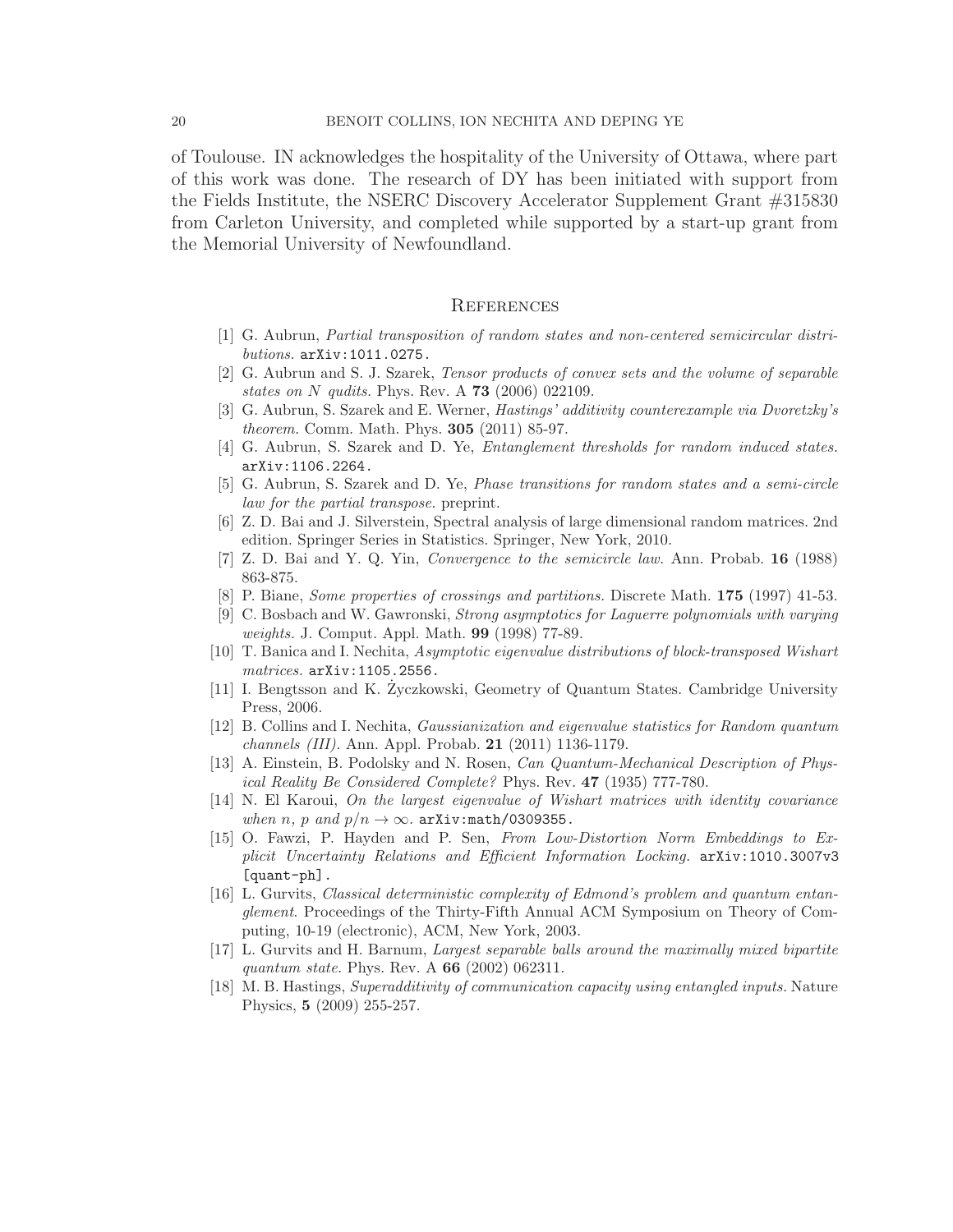- [19] P. Hayden, D. Leung and A. Winter, Aspects of generic entanglement. Comm. Math. Phys. 265 (2006) 95-117.
- [20] R. Hildebrand, Positive partial transpose from spectra, Phy. Rev. A 76 (2007) 052325.
- [21] R. Horn and C. Johnson, Matrix analysis. Cambridge University Press, 1985.
- [22] M. Horodecki, P. Horodecki and R. Horodecki, Separability of mixed states: necessary and sufficient conditions. Phys. Lett. A 223 (1996) 1-8.
- [23] I. Johnstone, On the distribution of the largest eigenvalue in principal components analysis. Ann. Statist. 29 (2001) 295-327.
- [24] E. Katzav and I. P. Castillo, Large deviations of the smallest eigenvalue of the Wishart-Laguerre ensemble. Phys. Rev. E  $82$  (2010) 040104(R).
- [25] I. Nechita, *Asymptotics of random density matrices.* Ann. Henri Poincaré, 8 (2007) 1521-1538.
- [26] A. Nica and R. Speicher, Lectures on the combinatorics of free probability. Cambridge University Press 2006.
- [27] M. A. Nielsen and I. L. Chuang, Quantum Computation and Quantum Information. Cambridge University Press, 2000.
- [28] I. Nourdin and G. Peccati, Poisson approximations on the free Wigner chaos. arxiv:1103.3925.
- [29] The On-Line Encyclopedia of Integer Sequences, published electronically at http://oeis.org, 2011.
- [30] A. Peres, Separability Criterion for Density Matrices. Phys. Rev. Lett. 77 (1996) 1413- 1415.
- [31] C. A. Rogers and G. C. Shephard, Convex bodies associated with a given convex body. J. London Math. Soc. 33 (1958) 270-281.
- [32] P. W. Shor, Algorithms for quantum computation: discrete logarithms and factoring. IEEE Symposium on Foundations of Computer Science, (1994) 124-134.
- [33] A. Soshnikov, A Note un Universality of the Distribution of the Largest Eigenvalues in Certain Sample Covariance Matrices. J. Statist. Phys 108 (2002) 1033-1056.
- [34] E. Størmer, Positive linear maps of operator algebras. Acta Math. 110 (1963) 233-278.
- [35] S. J. Szarek, The volume of separable states is super-doubly-exponentially small in the number of qubits. Phys. Rev. A **72** (2005) 032304.
- [36] S. J. Szarek, I. Bengtsson and K. Zyczkowski, On the structure of the body of states with positive partial transpose. J. Phys. A: Math. Gen. 39 (2006) L119-L126.
- [37] S. Szarek, E. Werner and K. Zyczkowski, *Geometry of sets of quantum maps: a generic* positive map acting on a high-dimensional system is not completely positive. J. Math. Phys. 49 (2008) 032113.
- [38] S. Szarek, E. Werner and K. Zyczkowski, How often is a random quantum state  $k$ entangled? J. Phys. A: Math. Theor. 44 (2011) 045303.
- [39] R. F. Werner, Quantum states with Einstein-Podolsky-Rosen correlations admitting a hidden-variable model. Phys. Rev. A 40 (1989) 4277-4281.
- [40] S. L. Woronowicz, Positive maps of low dimensional matrix algebra. Rep. Math. Phys. 10 (1976) 165-183.
- [41] D. Ye, On the Bures volume of separable quantum states. J. Math. Phy. 50 (2009) 083502.
- [42] D. Ye, *On the comparison of volumes of quantum states.* J. Phys. A: Math. Theor. 43 (2010) 315301 (17pp).